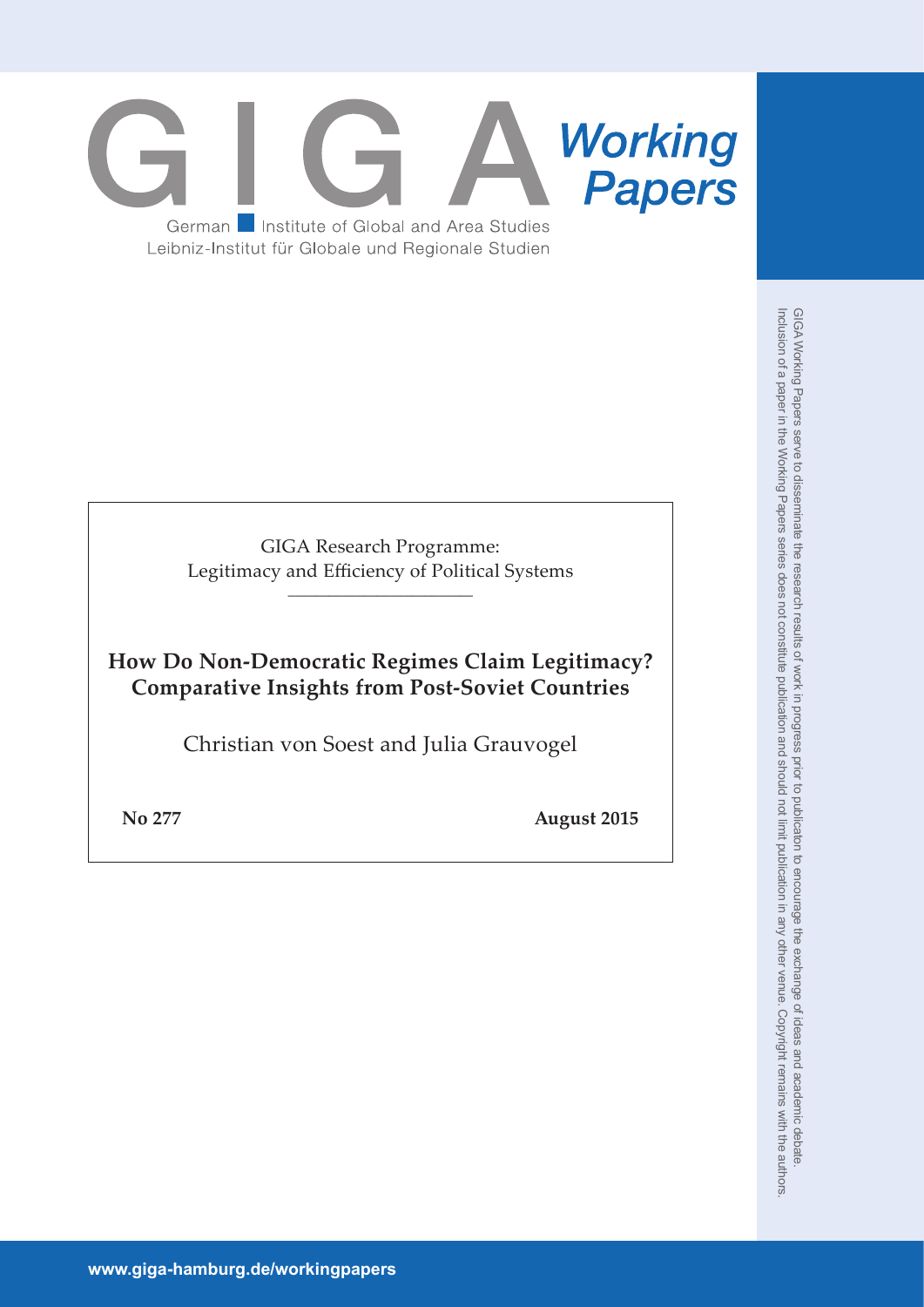#### **GIGA Working Papers 277/2015**

Edited by the GIGA German Institute of Global and Area Studies Leibniz‐Institut für Globale und Regionale Studien

The GIGA Working Papers series serves to disseminate the research results of work in progress prior to publication in order to encourage the exchange of ideas and academic debate. An objective of the series is to get the findings out quickly, even if the presenta‐ tions are less than fully polished. Inclusion of a paper in the GIGA Working Papers series does not constitute publication and should not limit publication in any other venue. Copyright remains with the authors.

GIGA Research Programme "Legitimacy and Efficiency of Political Systems" Copyright for this issue: © Christian von Soest, Julia Grauvogel WP Coordination and English‐language Copyediting: Melissa Nelson Editorial Assistance and Production: Kerstin Labusga

All GIGA Working Papers are available online and free of charge on the website <www.giga‐hamburg.de/workingpapers>. For any requests please contact: <workingpapers@giga-hamburg.de>

The GIGA German Institute of Global and Area Studies cannot be held responsible for errors or any consequences arising from the use of information contained in this Working Paper; the views and opinions expressed are solely those of the author or authors and do not necessarily reflect those of the Institute.

GIGA German Institute of Global and Area Studies Leibniz‐Institut für Globale und Regionale Studien Neuer Jungfernstieg 21 20354 Hamburg Germany <info@giga‐hamburg.de> <www.giga‐hamburg.de>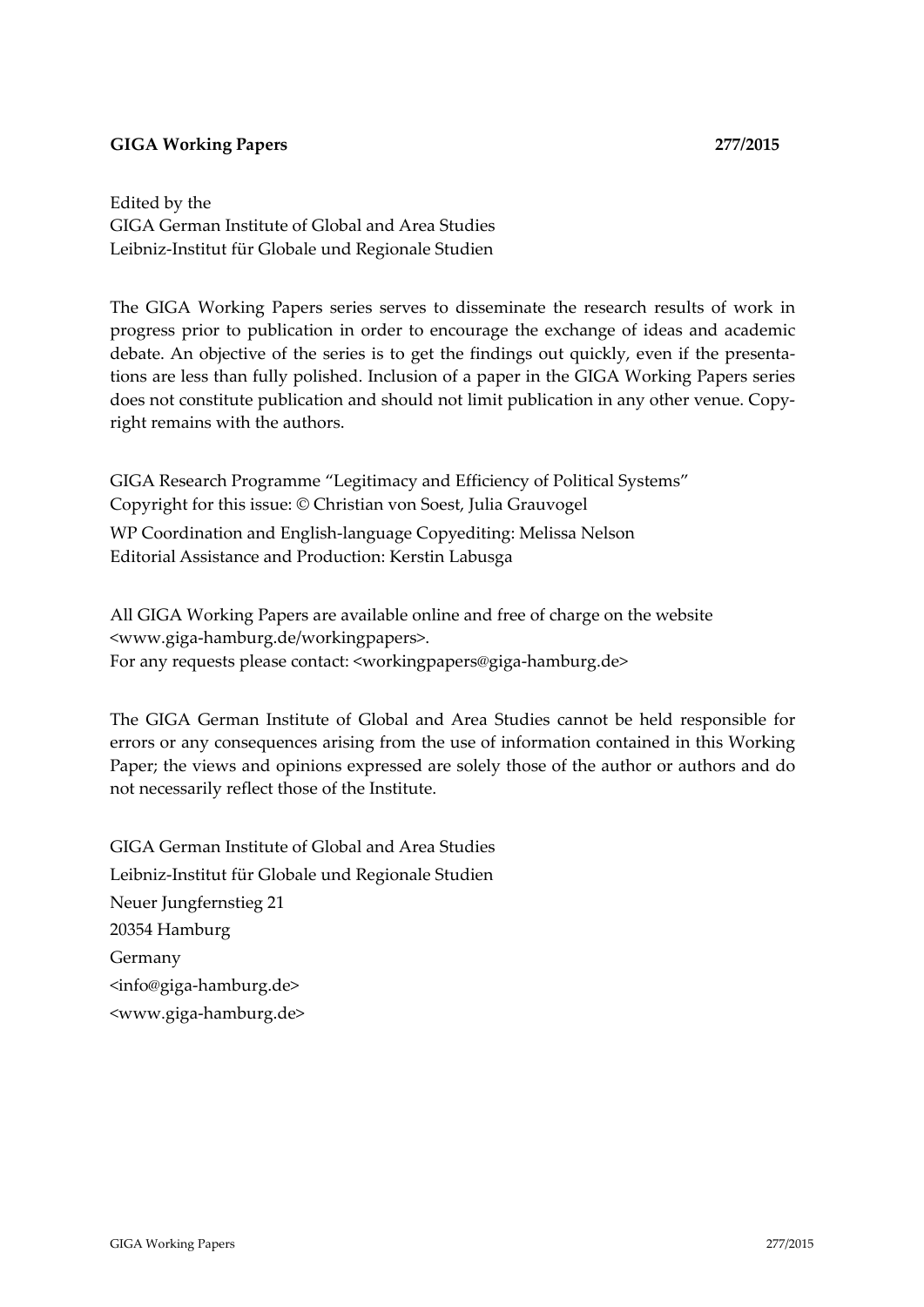# **How Do Non‐Democratic Regimes Claim Legitimacy? Comparative Insights from Post‐Soviet Countries**

#### **Abstract**

The analysis using the new Regime Legitimation Expert Survey (RLES) demonstrates that non‐democratic rulers in post‐Soviet countries use specific combinations of legitimating claims to stay in power. Most notably, rulers claim to be the guardians of citizens' socioeconomic well-being. Second, despite recurrent infringements on political and civil rights, they maintain that their power is rule‐based and embodies the will of the people, as they have been given popular electoral mandates. Third, they couple these elements with inputbased legitimation strategies that focus on nationalist ideologies, the personal capabilities and charismatic aura of the rulers, and the regime's foundational myth. Overall, the reli‐ ance on these input‐based strategies is lower in the western post‐Soviet Eurasian countries and very pronounced among the authoritarian rulers of Central Asia.

Keywords: authoritarian regimes, claims to legitimacy, adaptation, expert survey, Post-Soviet countries

#### **Dr. Christian von Soest**

is the head of GIGA Research Programme 2: Violence and Security and the scientific coordinator of the research project "Ineffective Sanctions? External Sanctions and the Persis‐ tence of Autocratic Regimes," which is funded by the Fritz Thyssen Foundation. <christian.vonsoest@giga‐hamburg.de> <www.giga‐hamburg.de/en/team/soest>

#### **Julia Grauvogel, MA**

is a research fellow at the GIGA Institute of African Affairs and a doctoral student at the University of Hamburg. <julia.grauvogel@giga‐hamburg.de>

<www.giga‐hamburg.de/en/team/grauvogel>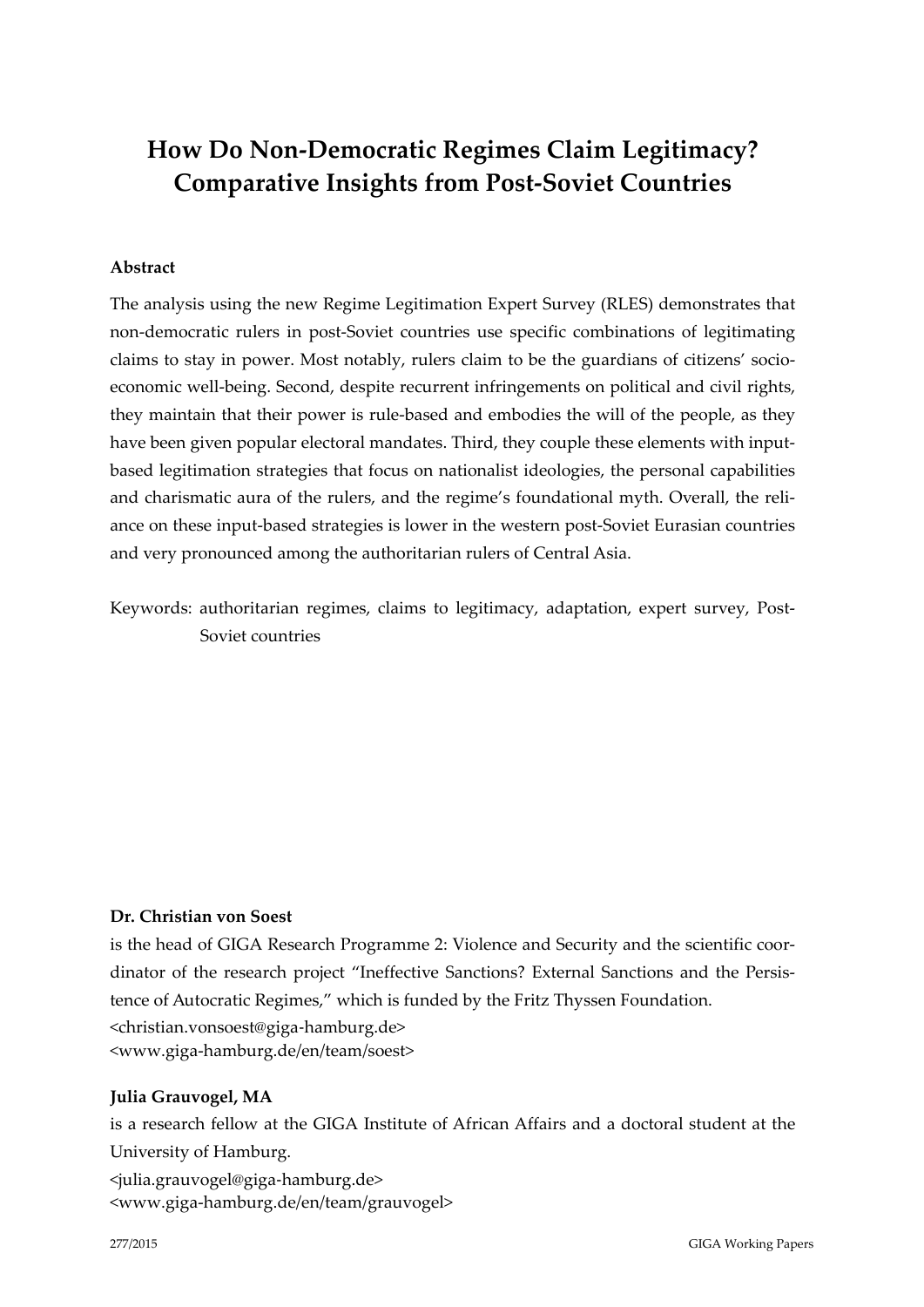## **How Do Non‐Democratic Regimes Claim Legitimacy? Comparative Insights from Post‐Soviet Countries**

**Christian von Soest and Julia Grauvogel**

#### **Article Outline**

- 1 Introduction
- 2 Claiming Legitimacy in Authoritarian Regimes
- 3 Assessing Claims to Legitimacy: The Regime Legitimation Expert Survey
- 4 Legitimation Strategies of Post‐Soviet Regimes
- 5 Conclusion

Bibliography

#### **1 Introduction**

1

In contrast to hopes that the post-Soviet countries would liberalise politically as part of "democracy's third wave" (Huntington, 1991), various regimes in the region have regressed into authoritarianism, while others have remained in a hybrid state between democracy and authoritarian rule or have never undergone any form of democratisation.1 Over the course of changes in rulers, socio-economic crises, and even so-called colour revolutions, non-

<sup>1</sup> Author names in reverse alphabetical order; both authors contributed equally to the article. The research is a product of the research project "Ineffective Sanctions? External Sanctions and the Persistence of Autocratic Regimes," funded by the Fritz Thyssen Foundation (grant number: 10.11.1.155). We would like to thank all participants of the online survey for their generous willingness to share their insights. We also thank Martin Brusis, Valerie Bunce, Adele Del Sordi, and Johannes Gerschewski for their helpful comments. A revised ver‐ sion of this article with the title "Comparing Legitimation Stategies in Post-Soviet Countries" will be published in Brusis, M., J. Ahrens and M. Schulze Wessel (eds) *Politics and Legitimacy in Post‐Soviet Eurasia* (Lon‐ don: Palgrave Macmillan) (forthcoming).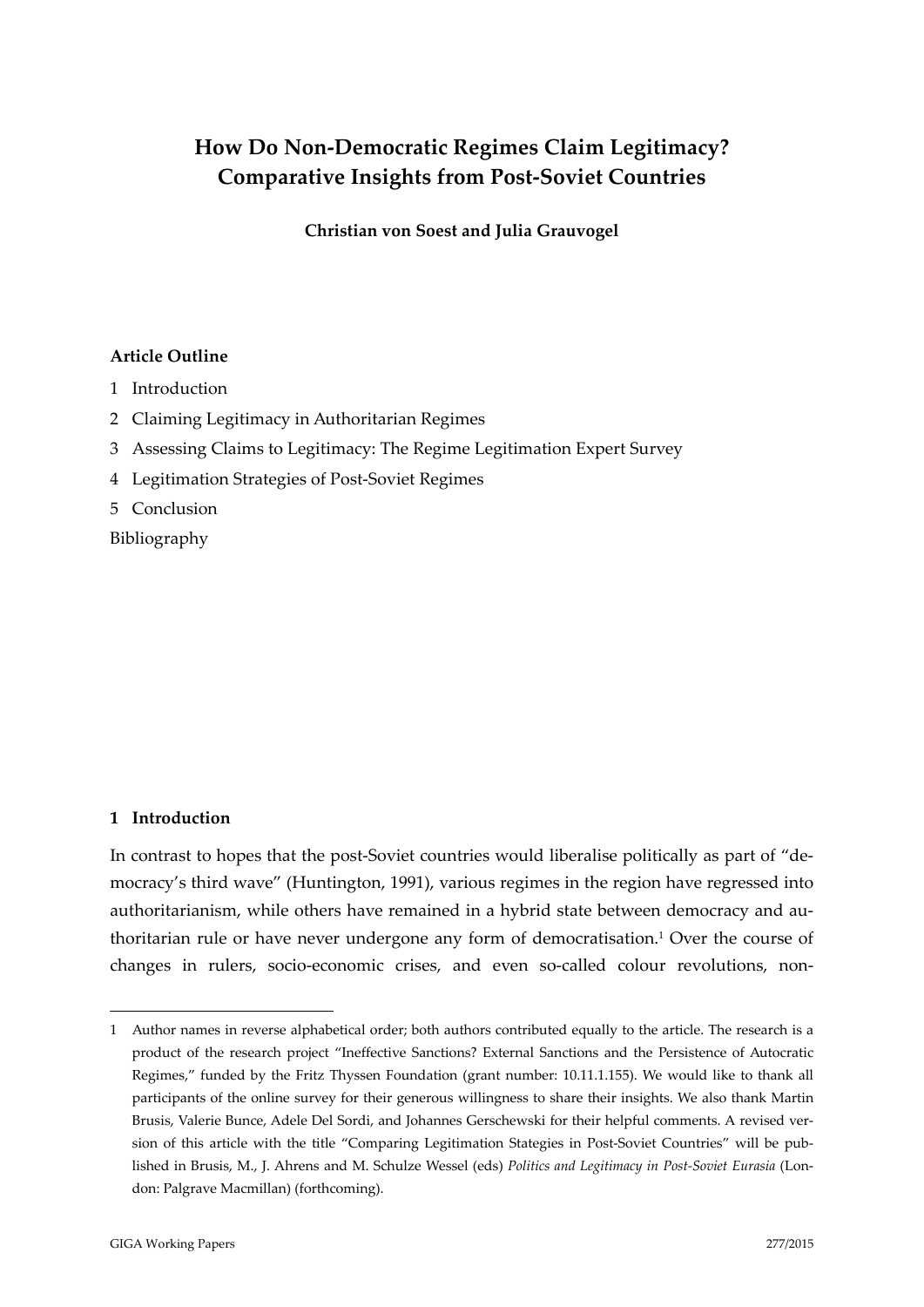democratic arrangements of political rule have emerged and persisted – a phenomenon by no means limited to the post‐Soviet space (Schedler, 2006; Levitsky and Way, 2010; Bunce and Wolchik, 2011). Recent research on authoritarian regimes seeking to account for these developments has provided new insights into the inner workings of non‐democratic polities (for recent overviews, see Köllner and Kailitz, 2013; Pepinsky, 2014). However, despite wide‐ ly held views that a regime's claim to legitimacy is an important factor in explaining its means of rule, and ultimately its persistence (Easton, 1965; Weber, 1980; Wintrobe, 1998), current studies have largely overlooked the effect of different legitimation strategies on authoritarian power relations (Burnell, 2006; Gerschewski, 2013; Kailitz, 2013).

In order to address this gap, we focus on post-Soviet regimes' claims to legitimacy as a means of securing authoritarian rule at home. While studies examining the determinants of political support often analyse democracies (e.g. Almond and Verba, 1989; Inglehart and Welzel, 2005), we argue that legitimation strategies are also carefully employed by regimes with democratic deficits. We focus on legitimation as the strategy by which legitimacy is sought rather than on legitimacy itself, following recent demands to take regimes' claims to legitimacy seriously (e.g. Brusis, 2015). In doing so, we distinguish between six different di‐ mensions of legitimacy claims and present the results of a new Regime Legitimation Expert Survey (RLES) for non-democratic regimes in the post-Soviet region for the 1991–2010 period. Our analysis begins with an introduction of the RLES, which is followed by a discussion as to why expert assessments of a regime's claims to legitimacy are helpful in addressing the fuzzy notion of legitimation, particularly with regard to authoritarian and hybrid regimes. We then compare and contrast the most commonly used claims to legitimacy in post-Soviet countries before turning to "shifts" between and within these modes. Finally, in our conclusion, we discuss these findings in relation to the persistence of individual regimes, suggesting potential avenues for further research.

#### **2 Claiming Legitimacy in Authoritarian Regimes**

Every political system – irrespective of whether it is democratic or authoritarian – must at‐ tain a certain level of legitimacy in order to ensure its persistence in the long term (Graf Kielmansegg, 1971; Schmidt, 2003). A regime's claim to legitimacy is important for explain‐ ing its means of rule and, in turn, its durability (Easton, 1965; Brady, 2009), because relying on repression alone is too costly as a means of sustaining authoritarian rule. As a bare mini‐ mum, even autocrats need the support of a praetorian guard in order to stay in power (Burnell, 2006, p. 546). In the tradition of Weber (1980), who introduced an empirical concept of legitimacy, we adopt here an understanding of legitimation that refers to the process of gaining support.

We distinguish claims to legitimacy "made by virtually every state in the modern era" about their "righteous" political and social order (Gilley, 2009, p. 10) from legitimacy itself,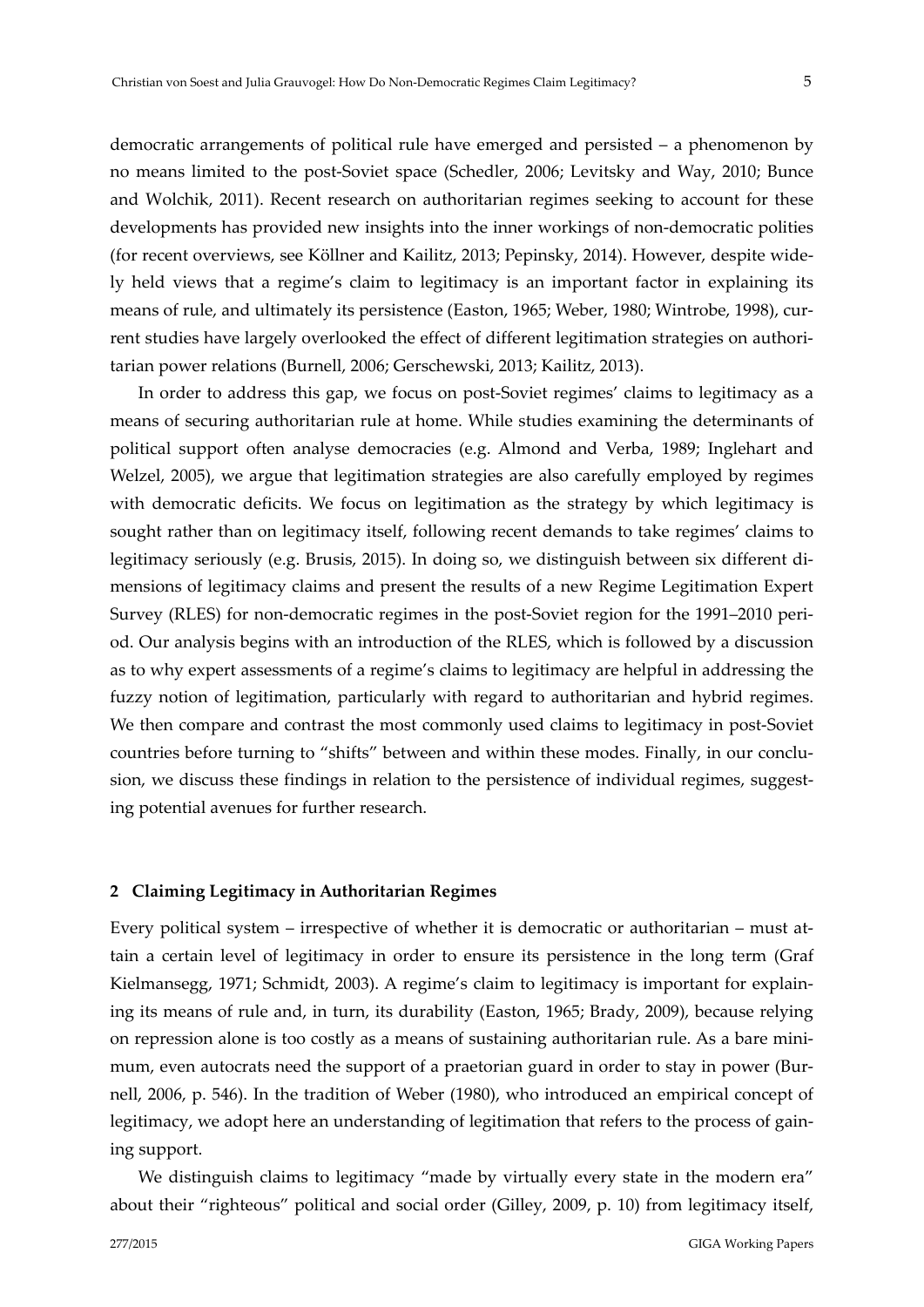understood as "the capacity of a political system to engender and maintain the belief that existing political institutions are the most appropriate or proper ones for the society" (Lipset, 1959, p. 86). In contrast to much of the existing literature on this subject, which focuses on the popularity enjoyed by a regime, we analyse the different foundations on which various re‐ gimes claim legitimacy. Such claims to legitimacy have fundamental political repercussions as regards elite cohesion, opposition activity, and potential regime popularity (Grauvogel and von Soest, 2014). First, strong claims to legitimacy enhance elite cohesion (Barker, 2001; LeBas, 2011). The more pronounced the process of legitimation, the more likely it is to create collective identification, which in turn increases cohesion among the ruling elite (Cummings, 2006). Such elite‐binding narratives are also enhanced by other legitimation strategies – for example, the use of certain performance goals (Alagappa, 1995). Second, the respective legitimation strategies determine who can criticise the regime and in which ways (Alagappa, 1995, p. 4). This agenda‐restricting function may serve to marginalise anti‐government actors and their criticism (Thompson, 2001). Third, well-crafted claims to legitimacy can make it more likely that an authoritarian regime will successfully steer perceptions of legitimacy of the broader population (Case, 1995, p. 104). Claims to legitimacy hence enable a regime to maintain its entitlement to rule, particularly when facing periods of economic decline (see, for instance, Magaloni, 2006, p. 151–74). They therefore shape the means by which a regime implements its rule, and ultimately its susceptibility to internal crises and external pressure (Burnell, 2006, p. 545).

While many states in post-Soviet Eurasia rely on elections as their key legitimation strategy, this form of political participation cannot be the only source of legitimacy claims, not least because many elections in the region fall short of adhering to democratic standards. Many studies on legitimation strategies have underlined the concept's multidimensional na‐ ture (Alagappa, 1995; Burnell, 2006). Based on a distinction between input-<sup>2</sup> and outputbased legitimacy claims (Easton, 1965, 1975; Weber, 2004), as well as procedural and interna‐ tional dimensions (Burnell, 2006; Kneuer, 2013; Scharpf, 1999; Schatz, 2006), we argue that a regime's legitimation strategy can be built upon six dimensions – namely, (1) ideology, (2) foundational myth, (3) personalism, (4) international engagement, (5) procedural mecha‐ nisms, and (6) performance (i.e. claims to success in producing desirable political, social, or economic outcomes) (see Table 1). These six dimensions represent potentially interlinked but functionally different mechanisms. It is widely accepted that real‐world cases feature "highly complex variations, transitional forms and combinations of these pure types" (Weber, 2004, p. 34). In the following, we explain these six dimensions in more detail.

<u>.</u>

<sup>2</sup> Charisma, ideological credentials, and historical narratives are used as key input-based narratives (Alagappa, 1995; Weber, 2004).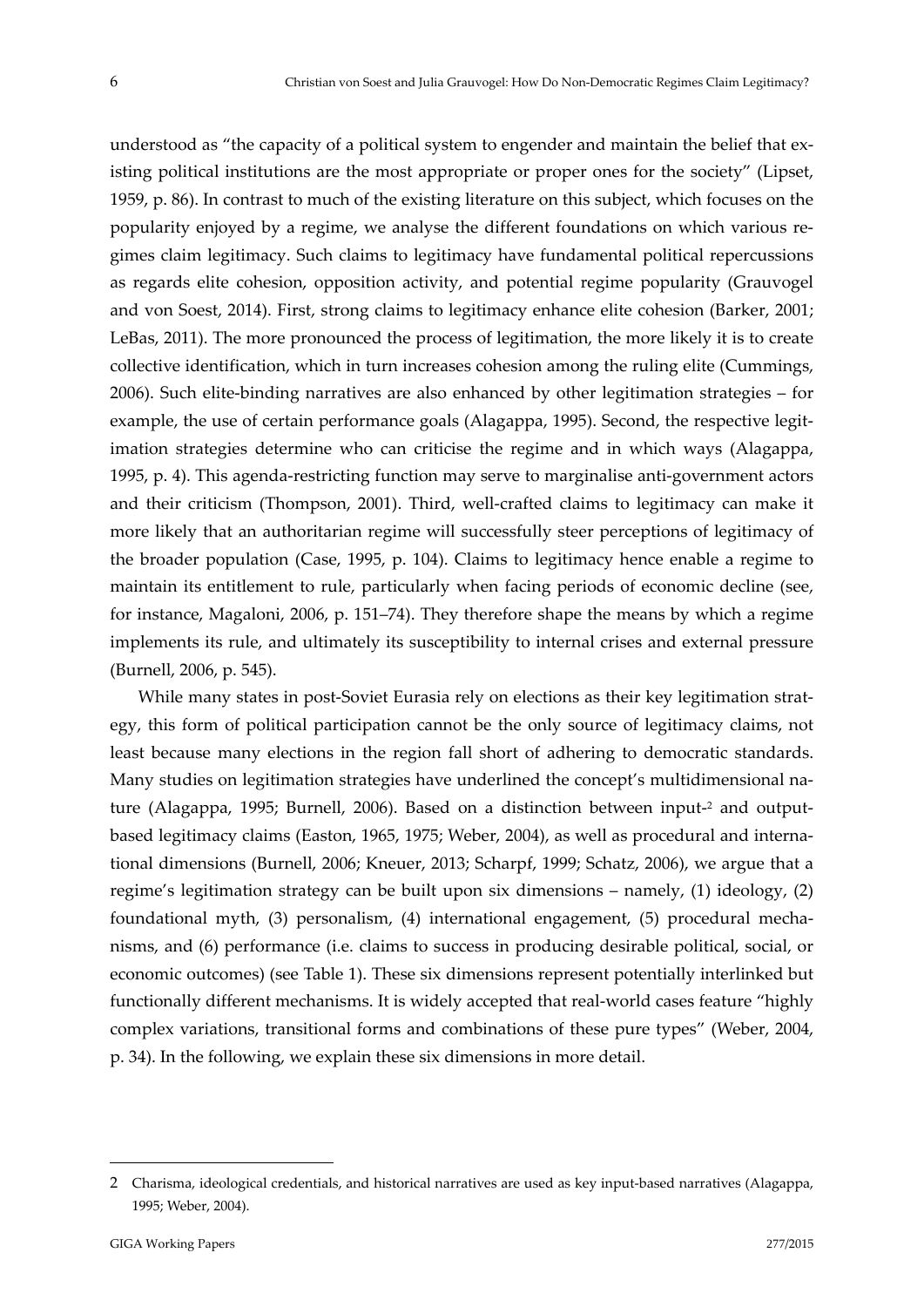**Table 1: Summary of Claims to Legitimacy**

| Types of claims              |  |
|------------------------------|--|
| Input-based:                 |  |
| (1) Foundational myth        |  |
| (2) Ideology                 |  |
| (3) Personalism              |  |
| (4) International engagement |  |
| (5) Procedures               |  |
| Output-based:                |  |
| (6) Performance              |  |

Note: Overall period of assessment: 1991–2010.

Foundational myth: As Beetham (1991, p. 103)<sup>3</sup> has stressed, "historical accounts are significant and contentious precisely because of their relationship to the legitimacy of power in the present." Incumbents, ruling elites, and parties all refer to their role in the state-building process in order to legitimate their rule. Particularly strong solidarity ties and claims to legitimacy are forged during periods of violent struggle such as war, revolutions, and liberation movements (Levitsky and Way, 2013, p. 5). Moreover, parties that emerge from a successful revolutionary or liberation struggle regularly claim (particularly as long as the founding generation is in power) that they embody the will of their people (Clapham, 2012).

**Ideology:** In line with Easton (1975), we understand ideology-based legitimacy claims – that is, general narratives regarding the righteousness of a given political order – in broad terms. These claims or narratives may therefore include references to nationalism, societal models, and religion. Nationalism functions as an exclusive narrative that stresses the special stance of the nation vis-à-vis other countries (Anderson, 2006, p. 17). Post-independence regimes often rely strongly on nationalism as a legitimation strategy (Linz, 2000, p. 227). Like‐ wise, nationalism can be particularly pronounced following a change of government, with the new leadership seeking to strengthen national consciousness, or in electoral autocracies where leaders seek to garner support at the ballot box (Krastev, 2011).

Personalism: Weber (1968) refers to charisma as an important source of legitimacy. According to him (Weber, 1980, p. 133–4, 136), charismatic authority stems from the "extraordinary personality" and leadership qualities of an individual. A charismatic leader portrays himself or herself as chosen "from above" to fulfil a certain mission (Fagen, 1965, p. 275–7). Personalism-based claims may also represent a discursive mechanism that emphasises the ruler's centrality to certain achievements such as the nation's unity, prosperity, and stability (Isaacs, 2010). Personalist legitimacy claims can therefore rely both on the leader's populist charisma and on extraordinary leadership capabilities and expertise (Nelson, 1984).

<u>.</u>

<sup>3</sup> Beetham (1991) criticises the empirical understanding of legitimacy advanced by Weber (2004) and instead ex‐ amines the moral justifiability of power relations. Despite these differences, both authors understand legitimacy as a multifaceted concept, on which we build in our analysis.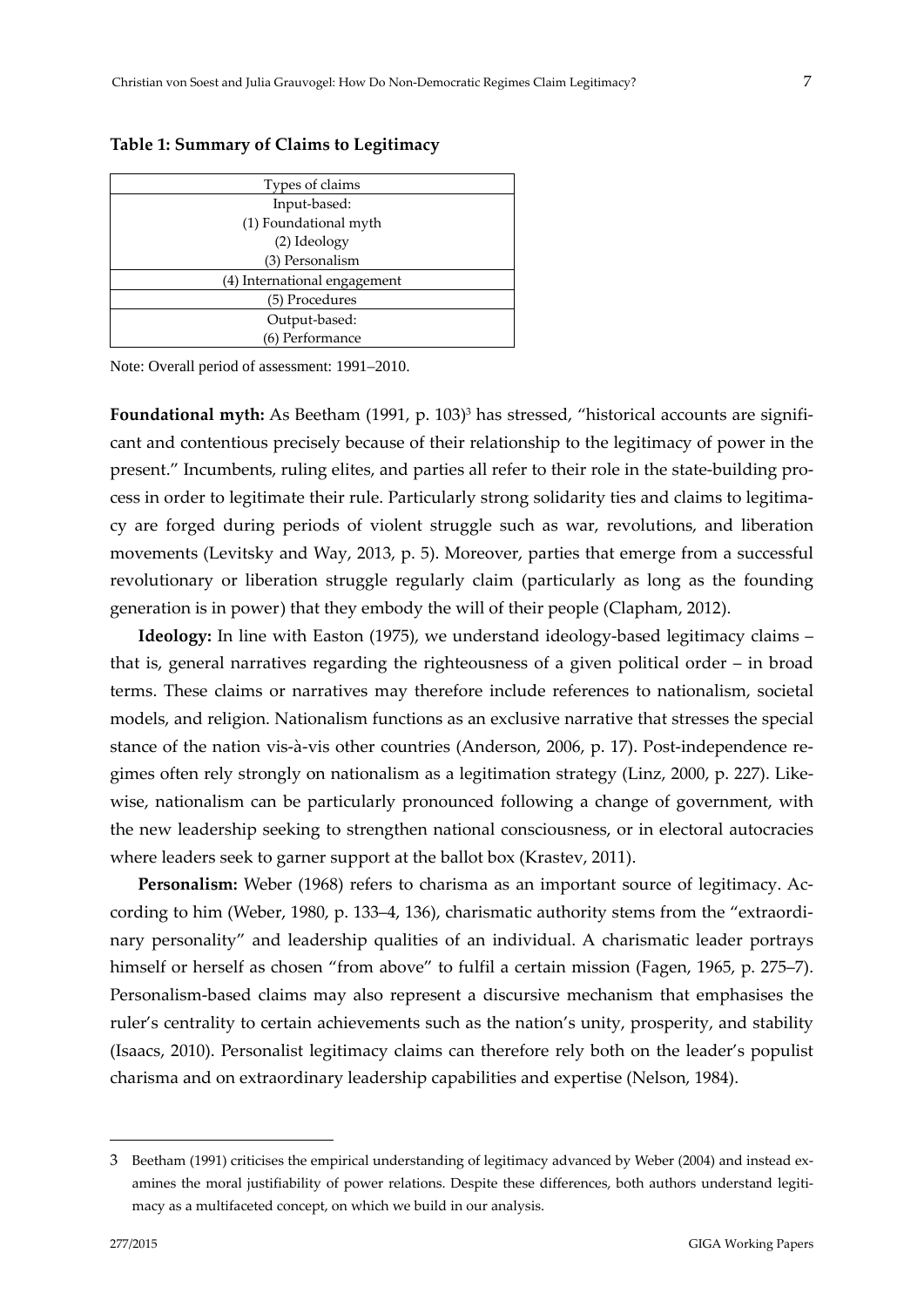**International engagement:** While the literature on authoritarian regimes' legitimation strategies usually focuses on their domestic dimension, authoritarian regimes also use inter‐ national engagement to bolster their domestic legitimacy. In contrast to "external legitimacy," which is understood as recognition by other states (Jackson and Rosberg, 1982; Burnell, 2006), we focus on the extent to which a regime refers to its international role in order to le‐ gitimate its rule domestically. A prominent role in international negotiations, for instance, may serve to strengthen legitimation for regimes that have little ability to draw on domestic sources of legitimation (Schatz, 2006). Using the term "externalization," Dzhuraev (2012, p. 2) describes how political leaders can use their country's role in international debates and arenas "as tools in manufacturing domestic legitimation" (see also Koesel and Bunce, 2013).

**Procedures:** Attempts to create (procedural) legitimacy can be based on elections and other rule‐based mechanisms for handing over power or on mechanisms for the implementa‐ tion of policies. In his discussion of bureaucratic–military authoritarian regimes, Linz (2000, p. 186) stresses that these regimes go to considerable lengths to operate within a legalistic framework, despite the many arbitrary elements in their exercise of authority. Similarly, elec‐ toral authoritarian regimes use their electoral processes, deeply flawed as they might be, as a means to enhance the regime's political legitimacy (Schedler, 2002).

**Performance:** Easton's notion of specific support (1965) refers to regime legitimacy that stems from success in satisfying citizens' needs. While specific or performance‐based support can be measured using proxies such as economic growth, inflation, and unemployment, we focus on the extent to which the regime either deliberately uses its achievements in fulfilling societal demands such as material welfare or security or, alternately, employs claims of achievements in the absence of real improvements in order to back up its claims to legitimacy (see Dimitrov, 2009 on economic populism).

Finally, it is important to identify the target groups for each of these strategies. In our analysis, we follow Gilley (2009, p. 9), who – despite acknowledging the existence of socalled salient citizens – ultimately suggests focusing on all citizens as the referent objects, though he acknowledges that certain groups might be addressed in particular by claims to legitimacy. Based on insights that "no single resource appears adequate in itself" (Alagappa, 1995, p. 50), we argue that regimes need to simultaneously invoke various legitimation sources to build a robust legitimation strategy (Grauvogel and von Soest, 2014).

#### **3 Assessing Claims to Legitimacy: The Regime Legitimation Expert Survey**

Assessing legitimacy is a notoriously difficult undertaking, particularly in the case of authoritarian regimes. The opaque and often repressive nature of authoritarian systems renders it extremely difficult to conduct representative public-opinion surveys, to pick random samples, or to conduct qualitative interviews with the aim of assessing a regime's legitimacy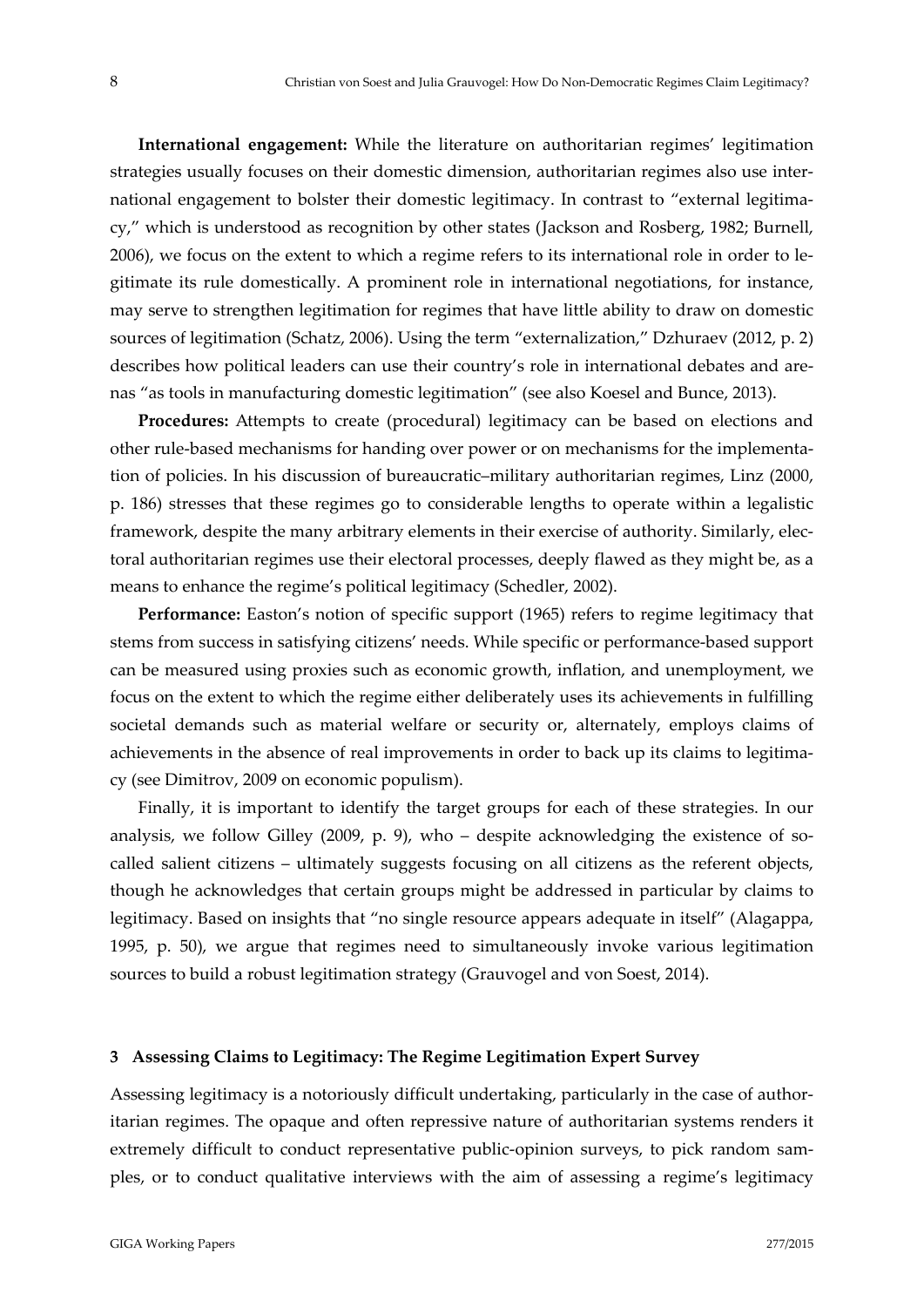(Schedler, Diamond, and Plattner, 1999, p. 20).4 Moreover, citizens in authoritarian contexts have strong incentives to engage in "preference falsification" (Kuran, 1991, 1995). To account for these challenges, scholars use proxy data on behaviours such as corruption, election turnout, protests, or crime to estimate a regime's legitimacy. However, the relationship between these observable outcomes and the regime's legitimacy is not clear cut (Gilley, 2009, p. 12). For instance, the extent of mass protests is not necessarily indicative of regime discontent, but may instead be influenced by the degree of repression exercised by the regime.

In response, Gerschewski (2013, p. 20–1) suggests taking the ruling elite's claims to legitimacy seriously and making use of country experts' qualitative assessments of those claims. Following this suggestion, we have combined both strategies by conducting an expert survey examining the legitimation strategies employed by non-democratic regimes. Using a sixpoint scale, the experts were asked to provide an assessment of the most recent nondemocratic regime in the countries examined. The selection of the most recent nondemocratic regime (see Table 2) was made using the Authoritarian Regime Dataset (Wahman, Teorell, and Hadenius, 2013) and – if necessary – adjusted on the basis of the country experts' assessments. The following analysis of legitimacy claims in the 12 post‐Soviet countries is thus based on detailed evaluations contained in a total of 40 expert assessments. Each country assessment is based on at least three expert responses with a confidence level of at least three on a scale from zero to five, with five indicating the highest level of confidence (with the exception of Armenia, Moldova, and Turkmenistan, which are each based on two responses). While claims to legitimacy have in some cases changed over time, research shows that a reserve of strategies tends to accumulate over the course of years, leaving a regime's fundamental claims intact (Easton, 1965; Lipset, 1959). For this reason, the expert assessments contained in the RLES focus on authoritarian regimes' core claims to legitimacy.

| Country        | Time period assessed by experts |
|----------------|---------------------------------|
| Armenia        | 1994-2010                       |
| Azerbaijan     | 1993-2010                       |
| <b>Belarus</b> | 1994-2010                       |
| Georgia        | 2004-2010                       |
| Kazakhstan     | 1991-2010                       |
| Kyrgyzstan     | 2005-2010                       |
| Moldova        | 2001-2009                       |
| Russia         | 2000-2010                       |
| Tajikistan     | 1992-2010                       |
| Turkmenistan   | 1991-2006                       |
| Ukraine        | 2010                            |
| Uzbekistan     | 1991-2010                       |

**Table 2: Regime Dates Assessed by Experts** 

4 Accordingly, approximately 20 per cent of the country experts who assessed claims to legitimacy for the RLES (Dodlova, Grauvogel, and von Soest, 2014) stated that it was impossible for them to determine the degree of actual legitimacy or genuine acceptance accorded to the regimes in question.

1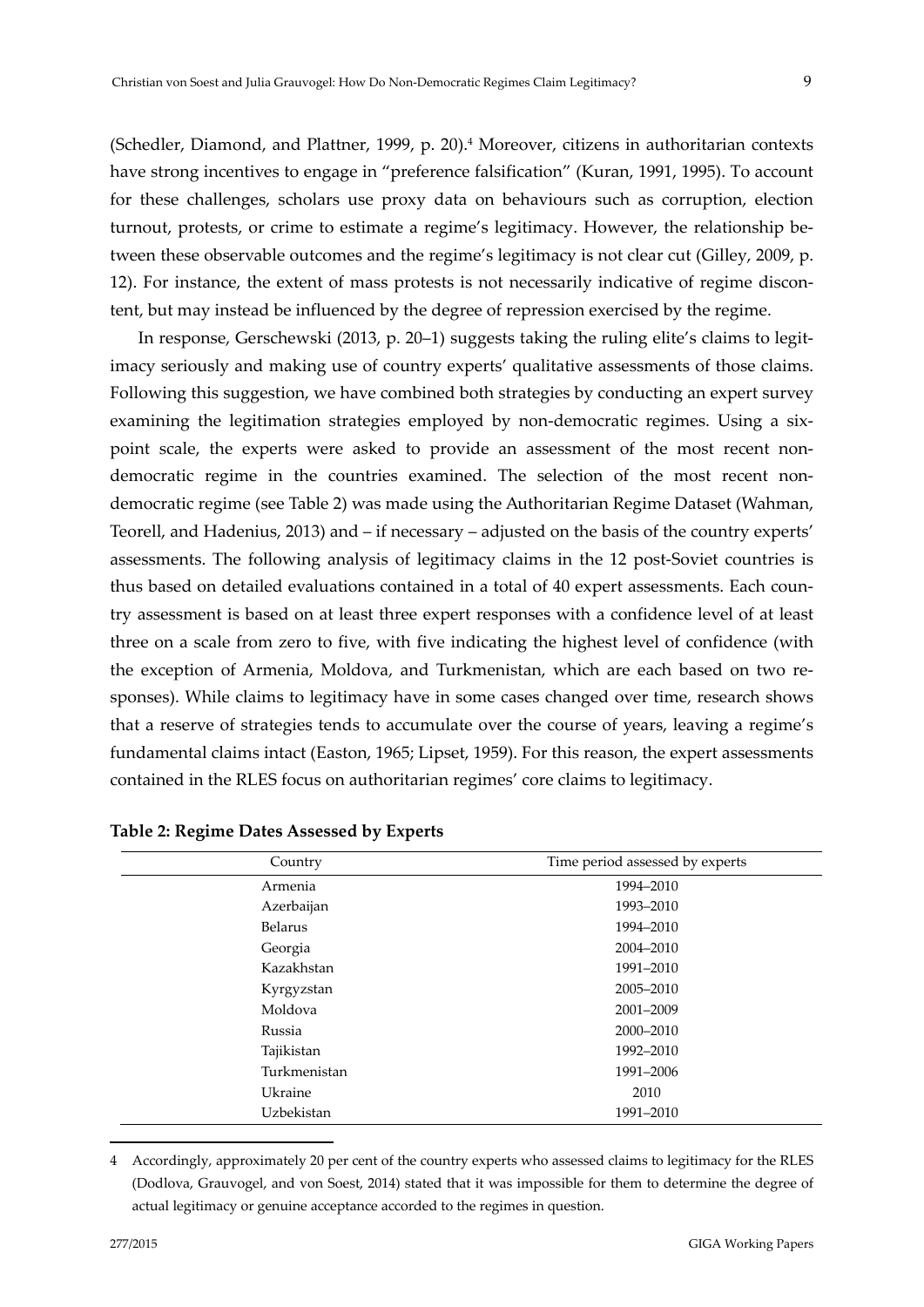#### **4 Legitimation Strategies of Post‐Soviet Regimes**

In analysing rulers' legitimation strategies in post‐Soviet countries, we follow the established practice of differentiating between (1) Russia and the western successor states of the former Soviet Union, (2) the Caucasus, and (3) Central Asia.

#### *4.1 Russia, Belarus, Moldova, and Ukraine*

In this subsection, we discuss the RLES results regarding legitimation strategies among the four westernmost post‐Soviet Eurasian (PSE) countries: Russia, Belarus, Moldova, and Ukraine. The political trajectories and the degrees of authoritarianism of these four countries since the overthrow of communism in 1991 have varied widely. To begin with, Russia's postcommunist regime between 1992 and 2003 was characterised by limited but real pluralism and competition, though at no point in the wake of the Soviet Union's collapse could it be said to have been a liberal democracy. The regime's authoritarian properties increased particularly in the course of Vladimir Putin's first term as president (2000–2004), with the 2004 elections constituting a key turning point (Feklyunina and White, 2011; Koesel and Bunce, 2012). In Belarus, Alexander Lukashenka has dominated the political landscape since his election in 1994. His rule has been the most authoritarian and most repressive among the four western PSE countries (Silitski, 2005). Moldova, on the other hand, is characterised among the four by the lowest degree of authoritarianism and the broadest extent of political competition (Way, 2005; Mcdonagh, 2008). Ukraine's political trajectory has by contrast been unsettled. Along with Georgia's 2003 Rose Revolution, Ukraine's 2004 Orange Revolution was among the most prominent anti-incumbent protest events within the post-Soviet sphere (see McFaul, 2007; Kuzio, 2010; Bunce and Wolchik, 2011) and sent shockwaves rippling through other governments in the region.

Apart from Belarus's Lukashenka, with his significant additional use of input strategies, all four of these regimes have focused prominently on procedures and performance in their claims to legitimacy. Russia stands out for making particularly strong additional reference to its international engagement (see Figure 1).5

1

<sup>5</sup> As outlined above, the figures are based on a minimum of three expert assessments per country (with the exception of Armenia, Moldova, and Turkmenistan, which are each based on two responses). For each country and dimension, the average of the experts' assessments was taken. Smaller polygons that are closer to the center indicate weaker claims to legitimacy, whereas bigger polygons indicate stronger claims to legitimacy.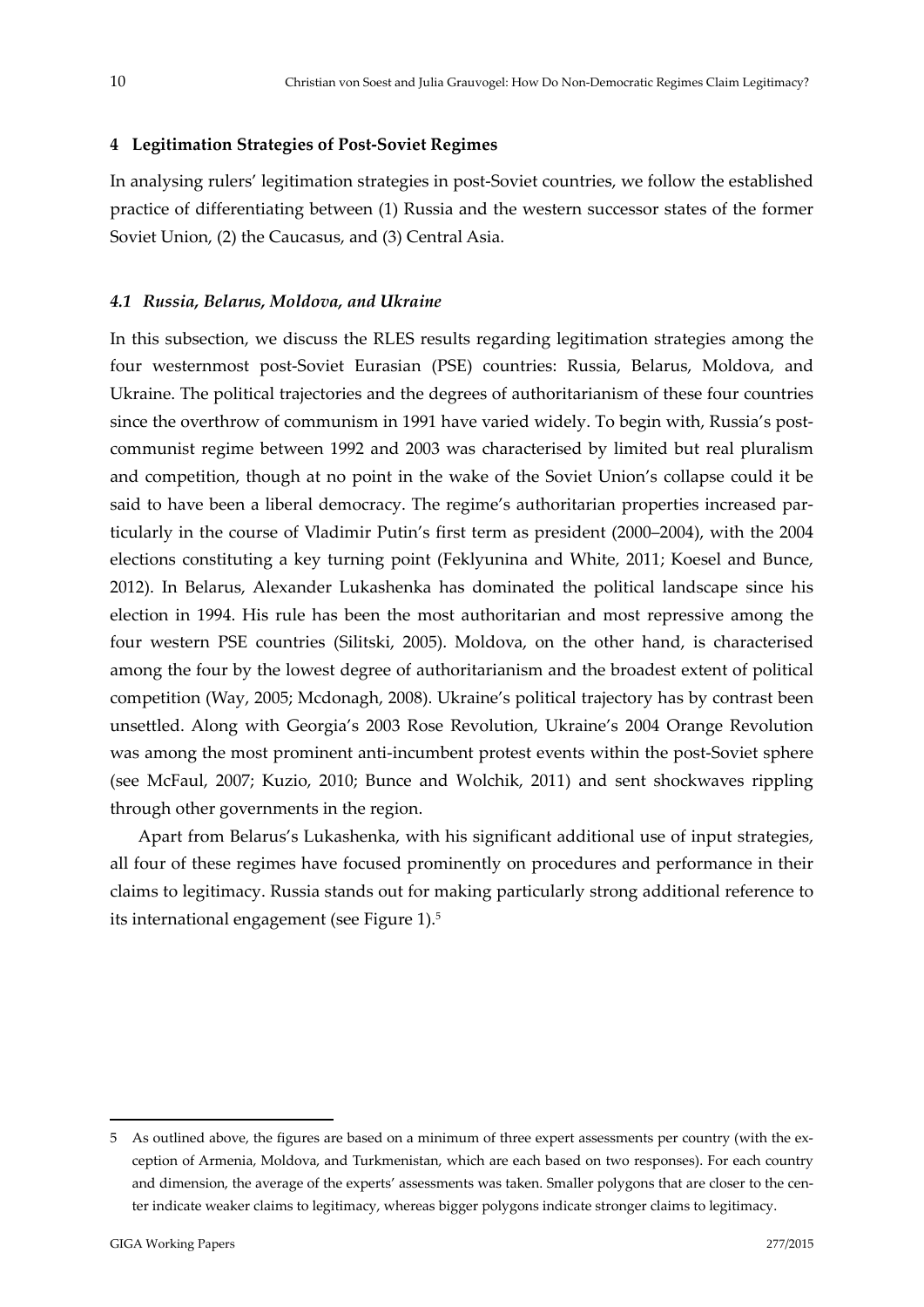

#### **Figure 1: Legitimation Strategies in Russia and the Western PSE States**

There is no consistent *foundational myth* in the post‐Soviet regimes of Russia, Ukraine, and Moldova. Ukraine's political elites have been divided between "pro-Western" and "pro-Russian" conceptions of national identity (Way, 2005). In Lukashenka's Belarus, on the other hand, the October 1917 revolution and the liberation from Nazi occupation are referred to extensively, whereas other possible foundational myths (such as the Polish–Lithuanian Com‐ monwealth or independence from the Soviet Union in 1991) "are consistently ignored" (RLES).6

The extent to which the regimes base their legitimation strategies on a specific ideology also differs significantly. In Ukraine, it has proved difficult to create a uniting *ideology* based on nationalism – not necessarily defined in an ethnic sense – or religious underpinnings due

1

<sup>6</sup> We present the main findings of the RLES with regard to the regimes' legitimation strategies here; only verba‐ tim quotes and major points of information from the survey are explicitly referred to as stemming from the RLES.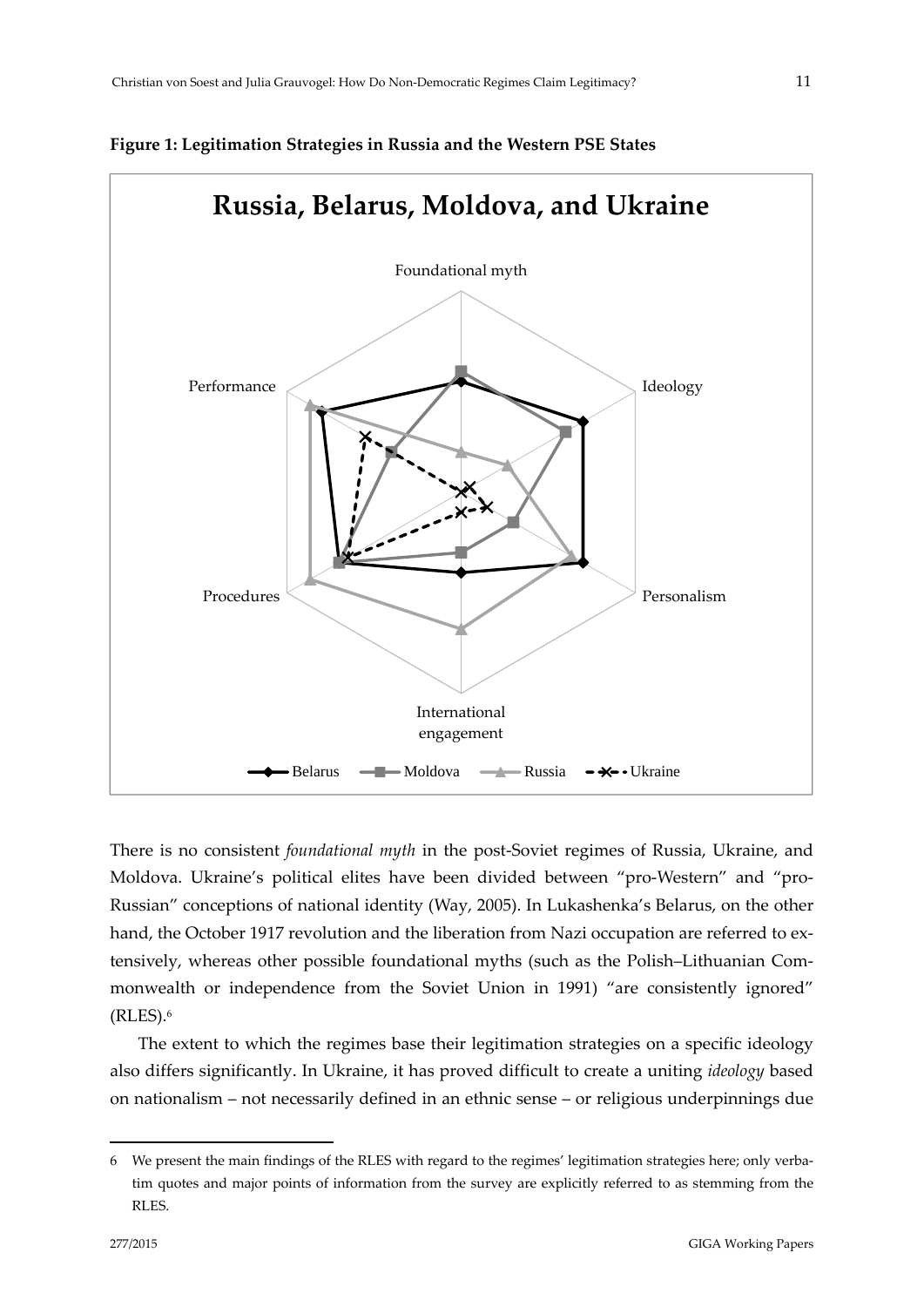to the country's stark regional differences. Likewise, ideological legitimacy claims have been modest in Moldova. Although President Voronin (2001–2009), the country's first head of state from the Party of Communists of the Republic of Moldova, recurrently referenced socialist and communist ideology, ideological underpinnings were not a central component of his legitimation strategy. In contrast, ideology-based claims to legitimacy have played a major role in Belarus. The focus here rests on the Belarusian (economic) model, which includes state-managed "market socialism" and is referred to as "the third way" or "the unique Belarusian model" (RLES). In a similar manner, nationalism plays a central role in Russia. Presi‐ dent Putin has frequently referred to the notion of "making Russia great again" (Holmes, 2010, p. 122), while the Russian Orthodox Church is often seen as the "backbone" of Russian nationalism (see Koesel, 2014, p. 144–7).

Among the three input‐legitimation strategies, *personalism* has been most pronounced in Belarus and Russia and has existed to some extent in Moldova and Ukraine. In Moldova, President Voronin was depicted as a strong leader and a fatherly figure. Ukraine's Leonid Kuchma (1994–2005) and Viktor Yanukovych (2010–2014) repeatedly referred to their per‐ sonal achievements in securing stability and fostering economic growth (see below). However, this did not rise to the level of creating a personalist cult. In contrast, Belarus's President Lukashenka is unofficially nicknamed "Bat'ka" (father) and consistently depicts himself as the incarnation and uncontested leader of the Belarusian nation. His carefully crafted image contains both strong patriarchal and charismatic elements. Russia's regime has also taken a very strong populist approach, and President Putin has been termed "leader of the nation." He has portrayed himself as a determined ruler who has worked hard for the good of his people and who has "succeeded in giving [the Russian people] back a sense of pride and identity" (Holmes, 2010, p. 112). The iconography of his leadership has become a central component in the regime's claim to legitimacy, particularly after the 2004 election and since the economic crisis of 2008.

While *international engagement* has not been used as a significant legitimating device for regimes in Ukraine, Moldova, and Belarus, the extent to which it has been invoked in Russia stands out. After the humiliating Yeltsin years, the Putin government pursued a distinct strategy aimed at regaining the country's international status, subsequently using this as a means of boosting domestic legitimacy. The list of initiatives in this regard is comprehensive: aside from its traditional role as a permanent member of the UN Security Council and a major nuclear power, Russia has increasingly leveraged its position as a leader of the Commonwealth of Independent States (which currently includes 9 out of the 15 ex-Soviet republics), has created several further integration projects in the post‐Soviet region, and is a prom‐ inent member of the Shanghai Cooperation Organization (founded in 2001) and the newly created BRICS (Brazil, Russia, India, China and South Africa) grouping.

While Belarus's international engagement has been limited to supporting the recent (Russia‐led) Eurasian Union project and participating in the Union State with Russia, using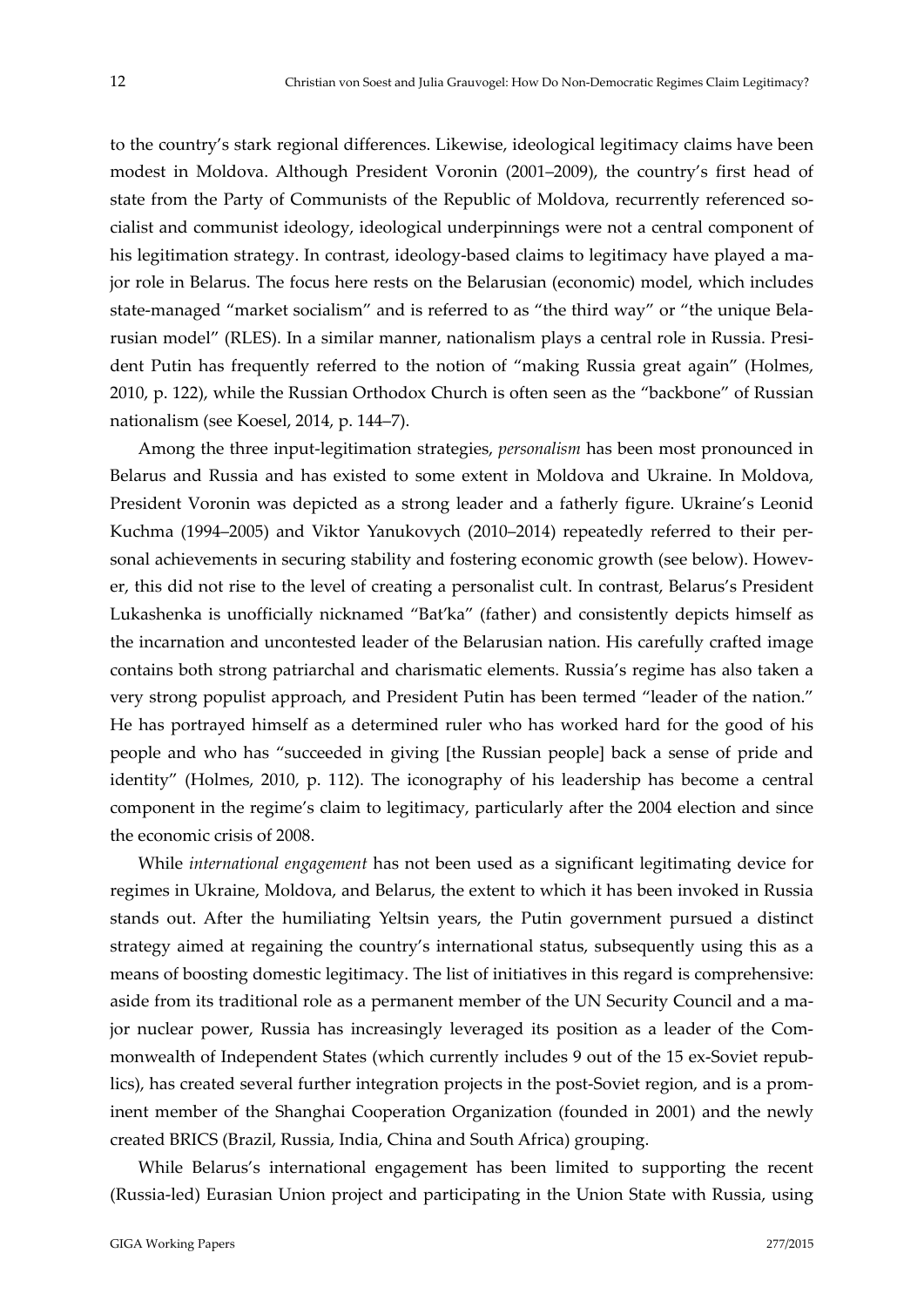this primary alliance as a resource for domestic legitimacy, the country's relationship with its bigger neighbour has by no means been entirely amicable, and Lukashenka's regime has in consequence "desperately tried to diversify its foreign‐policy alliances" (RLES). Ukraine's and to some extent Moldova's international postures have been directed more towards establishing a national identity than to supporting an outright and coherent legitimation strategy. Torn between West and East, Ukraine's President Yanukovych returned to the "multi‐vector foreign politics" (RLES) pursued by President Kuchma during his tenure from 1994 to 2005. In the end, this proved to be one factor in the production of the crisis between Russia and the West over the future of Ukraine, as well as in Yanukovych's removal from power in February 2014.

All of the western post-Soviet Eurasian regimes have made strong reference to the legality of their rule and the *procedures* that brought them to power. Even when there have been widespread allegations of electoral misconduct and vote rigging, elections have been a constant point of discursive reference for the current electoral authoritarian regimes (Kaya and Bernhard, 2013). When Putin was first elected president in 2000, he announced that he would establish a "dictatorship of law" (Taylor, 2011). Terms such as Putin's "guided democracy" (Sil and Chen, 2004) or "sovereign democracy" (Silitski, 2010) exemplify the way that legal and electoral legitimacy is routinely claimed in Russia. Similarly, Ukrainian leaders, including Kuchma, Yanukovych, and prominent representatives of the Orange Revolution such as Viktor Yushchenko and Yulia Timoshenko, have made use of procedural legitimacy claims, positioning themselves as "democratic forces." In Belarus, national presidential or parliamentary elections have taken place on average every two years since 2000, and plebiscite type referendums were also used extensively in the past. Even though these electoral campaigns have never complied with international standards of democracy, and the results have been systematically rigged, they have been an important point of reference within the Lukashenka regime's official discourse.

These procedural claims have been recurrently invoked in conjunction with claims relat‐ ed to performance. Each of these four regimes has fundamentally grounded its legitimating narratives in its *performance* with regard to securing stability – for instance, in fighting "terrorism" and preserving socio-economic well-being in the country. This legitimating strategy within the post-Soviet Eurasian countries broadly echoes that employed by most current-day non-democratic regimes (Feklyunina and White, 2011; see also Holmes' concept of eudaemonism, 2010). For instance, the so-called Belarusian miracle and the provision of social benefits to that country's population are depicted as demonstrations of the regime's alleged so‐ cial and economic performance. Yet in fact Belarus's socio‐economic model has faced serious challenges, which have in turn fuelled rising distrust in the regime's capacity to keep its populist promises to provide social benefits, free healthcare, and high levels of economic growth. Similarly, Moldova's Voronin government claimed that it had stabilised the country and ensured steady pension payments (RLES). In the same vein, Ukraine's President Yanu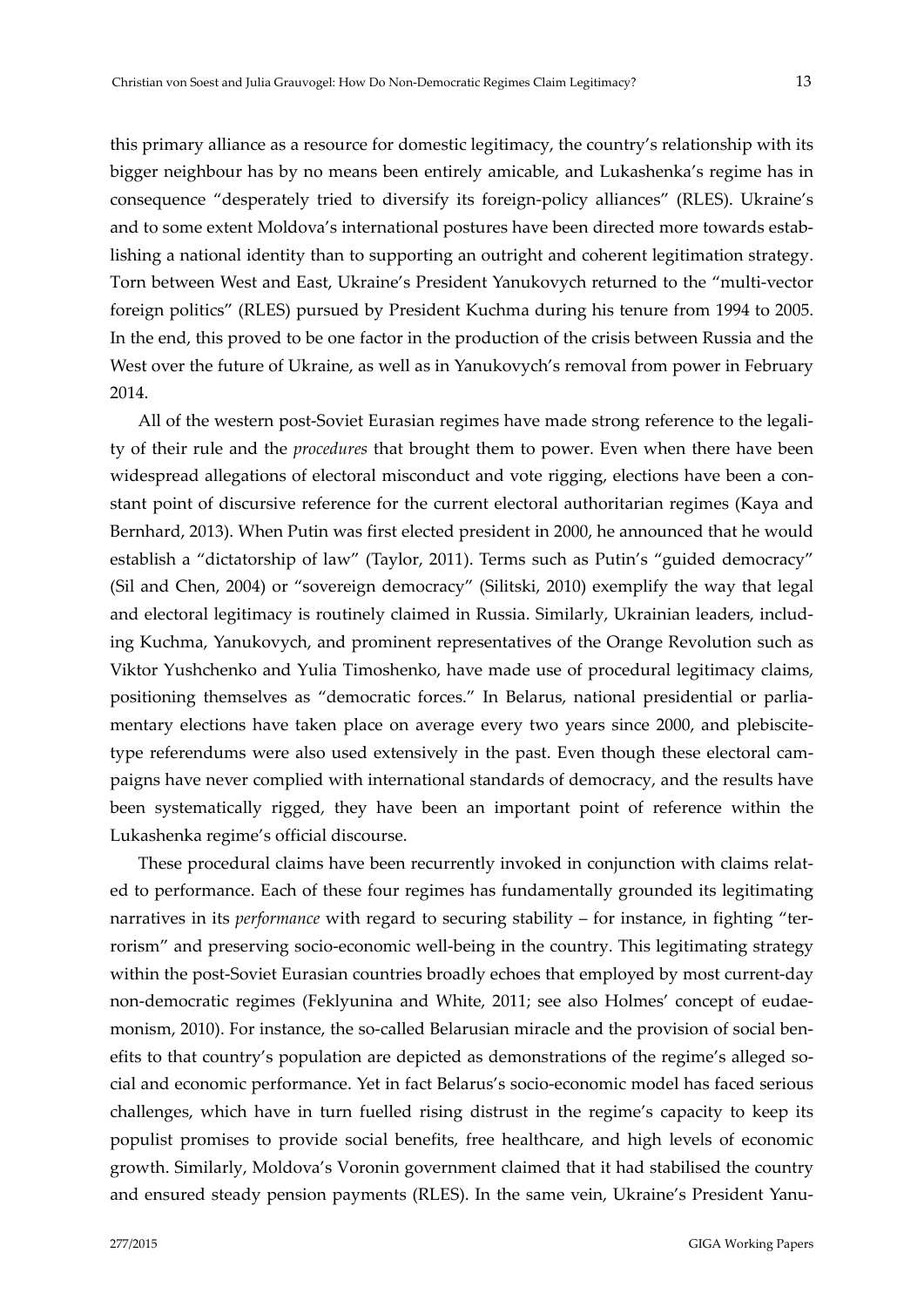kovych stressed his contribution to economic growth and especially to political stabilisation, drawing a deliberate contrast to the years that followed the Orange Revolution (end of 2004 to January 2005). Russia's strong economic growth in the first decade of this century, averag‐ ing 7 per cent annually from 2000 to 2008, was a key driver in Putin's claims to legitimacy (see also Feklyunina and White, 2011). The financial and economic crisis that hit Russia in late 2008 therefore represented a major challenge for Putin's and then-president Dmitrii Medvedev's output‐based narrative.

#### *4.2 Caucasus*

The three independent post‐Soviet Caucasian states, Armenia, Azerbaijan, and Georgia, have been characterised by varying degrees of authoritarianism. If we combine the regimeanalysis metrics produced by Freedom House and Polity IV (Wahman, Teorell, and Hadeni‐ us, 2013), Georgia has had the highest democracy scores among the post‐Soviet countries overall (excluding the Baltic states), closely followed by Moldova. Armenia and in particular Azerbaijan, on the other hand, have exhibited very high levels of electoral misconduct, as well as a lack of respect for civil and political rights.

All three independent Caucasus countries experienced a tumultuous independence pro‐ cess and, subsequently, a conflict‐ridden post‐independence trajectory. Georgian president Eduard Shevardnadze (1992–2003) conceded to widespread protests over disputed elections and resigned in November 2003 (Radnitz, 2012). Even more important was the Russian– Georgian war in 2008, which strongly influenced the Georgian regime's legitimation strate‐ gies. In Armenia, it was the conflict with neighbouring Azerbaijan over the largely Armenian enclave of Nagorno‐Karabakh that shaped the regime's claims to legitimacy: after fighting over the area ended in May 1994, "Soviet Armenia's national heroes became independent Armenia's autocrats" (Welt and Bremmer, 1997, p. 78). Conversely, Azerbaijan consistently had to defend its territorial integrity following independence, including in the civil war with Armenian secessionists in Nagorno‐Karabakh (Radnitz, 2012).

As can be seen in Figure 2, the regimes in all three countries have strongly invoked per‐ formance‐ and process‐related claims to legitimacy. In Armenia and Georgia, this has been coupled with prominent references to a foundational myth and ideology, whereas Azerbaijan's regime has focused on the personal appeal of President Heydar Aliyev. The regime in Georgia has also used its international engagement and rapprochement with the West as a domestic legitimating resource.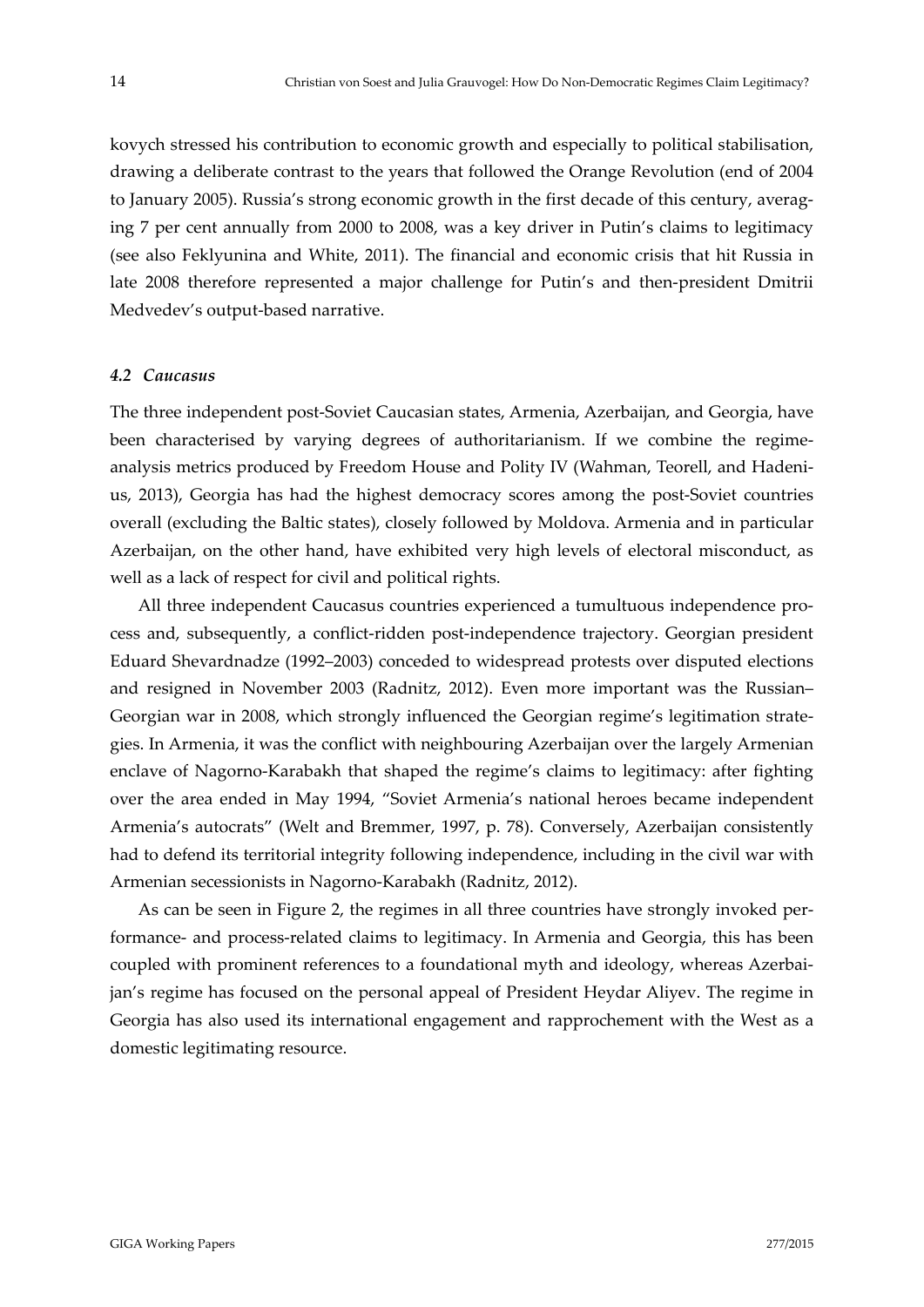



Even though the ruling regime in Azerbaijan has its roots in a national independence movement and has created a myth depicting strongman Heydar Aliyev as having saved the country from chaos in the wake of the USSR's collapse, it has referred to a *foundational myth* less systematically than its peers in neighbouring Georgia and Armenia. By contrast, all Armenian leaders have repeatedly invoked the historical conflict with Turkey leading to the genocide of 1915, as well as the Karabakh liberation war, as a source of legitimacy (RLES). Bolster‐ ing the generally strong sense of national identification in Georgia, the Saakashvili regime (2004–2013) made consistent reference to the Rose Revolution (2003) as a foundational myth that to some "marks the date for the rebirth of the free and independent Georgia" (RLES).

While rulers in each of the Caucasus countries have invoked *nationalism*, this reference has been tied to a specific ideology in Azerbaijan. Against the backdrop of strong and longenduring secessionist forces in the de facto state of Nagorno‐Karabakh (Kolstø and Blakkisrud, 2012; Smolnik, 2012), Azeri rulers have tried to foster Azeri nationalism, though to a lesser extent than in Armenia (Radnitz, 2012). In Armenia, the first post-independence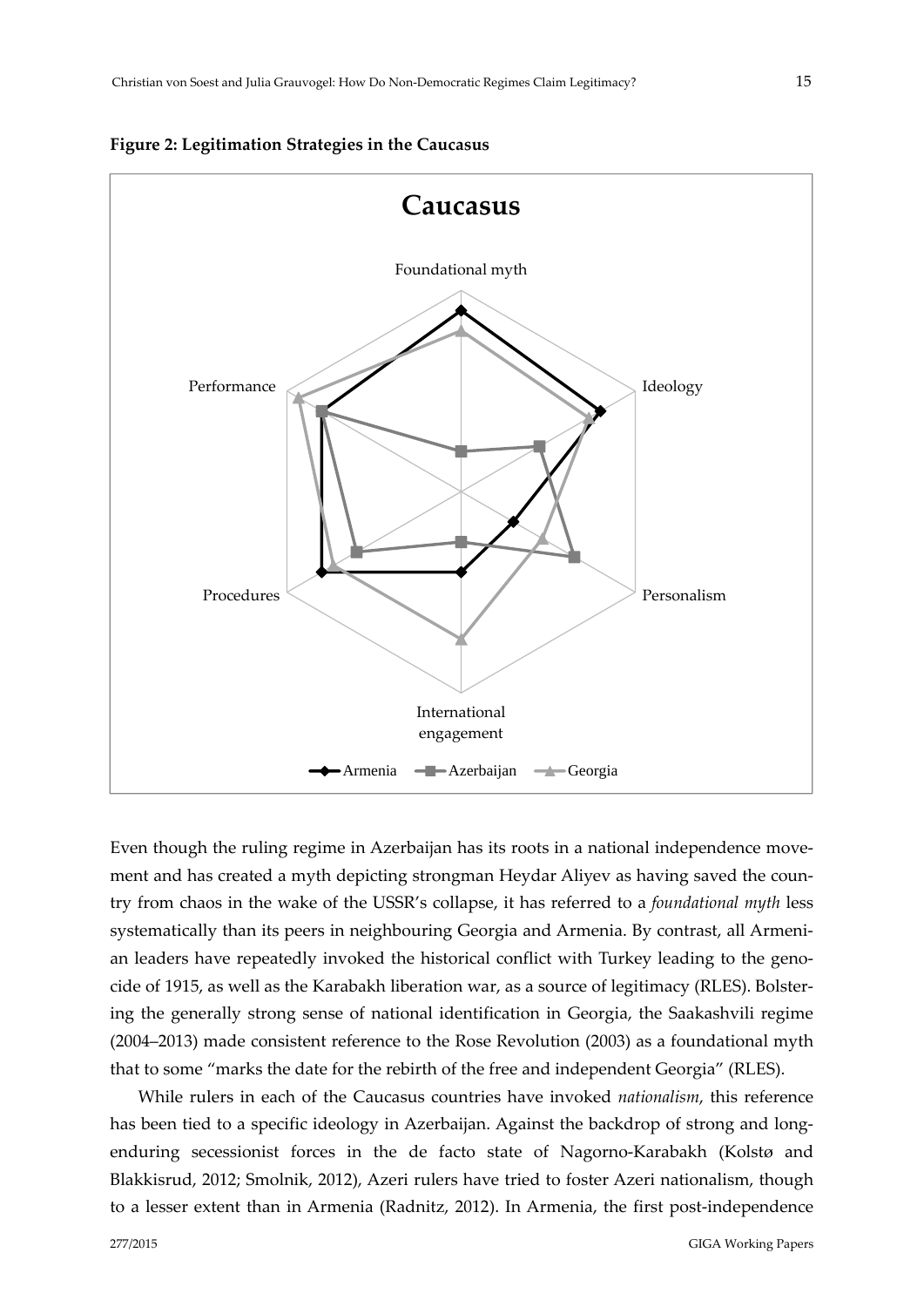president, Levon Ter‐Petrosyan, consciously employed nationalist symbols and slogans. To strengthen his nationalistic credentials, Ter‐Petrosyan even appointed Nagorno‐Karabakh's elected leader, Robert Kocharyan, to the post of Armenian prime minister; Kocharyan went on to serve as Armenia's second president between 1998 and 2008 (Hale, 2005). In post‐Rose Revolution Georgia, nationalist elements were also a prominent aspect of government dis‐ course. Yet President Saakashvili's "state‐making nationalism" (Siroky and Aprasidze, 2011) also included the quest for radical modernisation and a distinctly (neo‐)liberal agenda.

The extent to which legitimation claims have focused on the person of these country's heads of state has differed significantly. In line with his broader modernising narrative, Georgia's President Saakashvili portrayed himself (and was portrayed) as a technocratic leader. But as Georgia "is far away from having a father or mother of the nation" (RLES), the extent of *personalism* in this country has been comparatively low, particularly if compared with regimes like that in Turkmenistan. Despite the fact that the Armenian constitution assigns significant powers to the president, making him or her "the controlling force in Armenian politics, by virtue of his authority to dissolve parliament, appoint all judges, and declare martial law" (Hyde, 2007), the personalist element has played a comparatively minor role for Armenia's presidents as a discursive strategy for securing power. In contrast, Azerbaijan's regime consistently sought to enhance its legitimacy by casting the country's third president, Heydar Aliyev (1993–2003), as the "father of the nation" and a charismatic leader. Aliyev was one of the leading functionaries of the Soviet Communist Party and was later depicted as an Azerbaijani Bonaparte and as "father of the Azeri nation" (RLES). His personality cult con‐ tinued even after his death in 2003, when his son, current president Ilham Aliyev, succeeded him (Franke, Gawrich, and Alakbarov, 2009).

All three regimes refer extensively to their electoral legitimacy. Elections might be seen as "a necessary evil" (RLES) in Georgia, but they are a key means of legitimising the regime. Moreover, the regime has used administrative and police reforms to strengthen *procedures* and reduce corruption. This policy has been portrayed as a clear contrast to the kleptocracy of the previous Shevardnadze era (Timm, 2015). In Azerbaijan, elections, though fraudulent, have also been a cornerstone of rulers' claims to legitimacy. Likewise, Armenian president Heydar Aliyev and his successor and son Ilham Aliyev have referred repeatedly to the elec‐ tions that are regularly conducted on every level (communal, parliamentary, and presiden‐ tial). Each has claimed that the will of the people brought him to office and kept him there.

The regimes in all three Caucasian countries have also focused strongly on their positive socio‐economic and political *performance* in order to substantiate their rule. Oil wealth, its dis‐ tribution, and the country's economic growth are portrayed as the primary achievements of the Azerbaijani government. In addition, President Aliyev has presented his regime as a guarantor of stability and state‐building after years of turmoil (Radnitz, 2012). Against the backdrop of the Nagorno‐Karabakh conflict, political stability and the promise to safeguard Armenian interests against neighbouring Azerbaijan have been core legitimating resources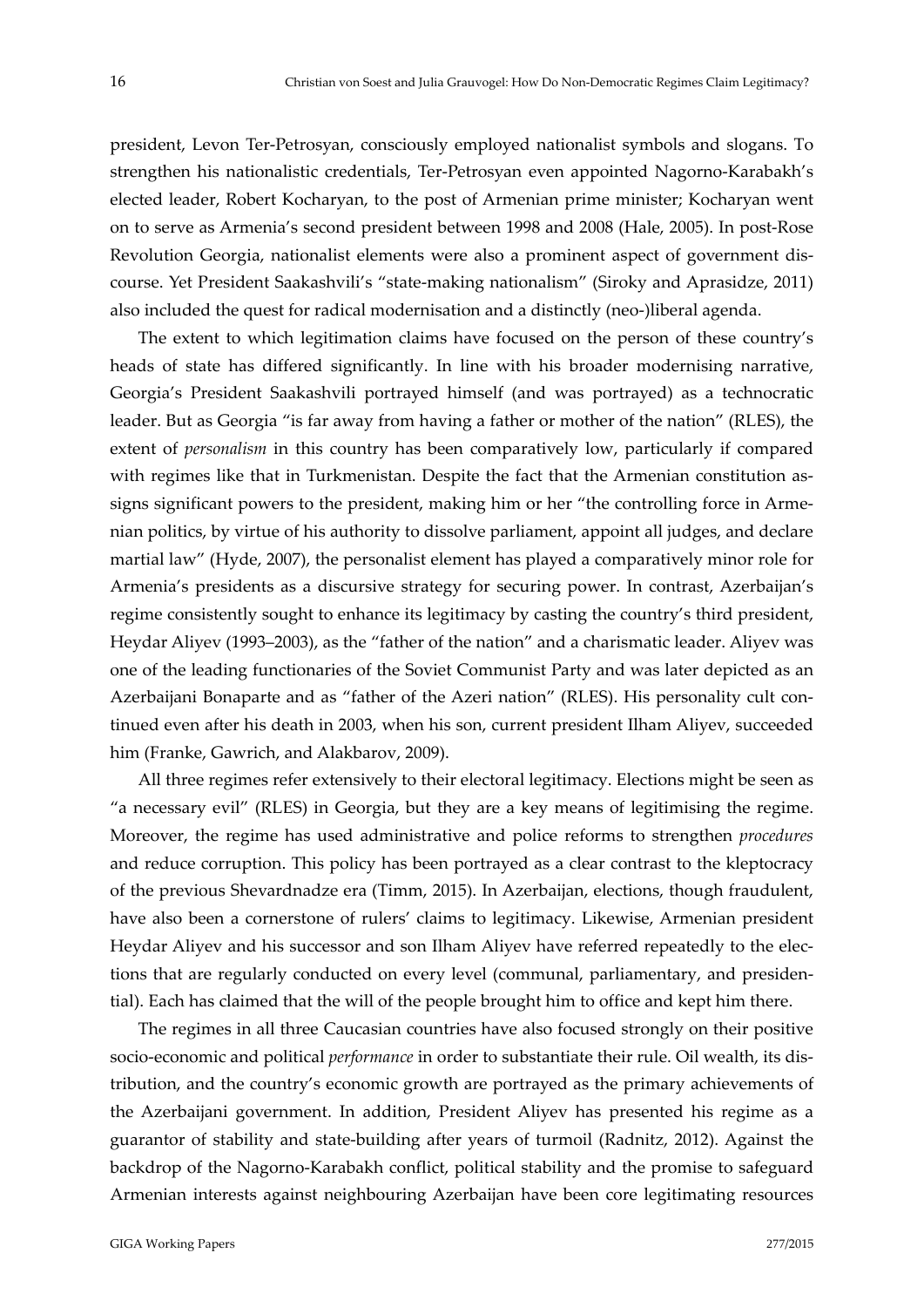for leaders in Armenia. Armenia's first president, Ter-Petrosyan, and his successor, Kocharyan, each made the promise to safeguard Armenian interests in the conflict a key part of their agendas. In addition, they claimed to have raised the country's standard of living (see also Hale, 2005).

A distinct legitimation path has been taken in Georgia. Here, achieving strong socio‐ economic performance and securing political stability as well as territorial integrity have been among the most important claims employed to enhance legitimacy. Indeed, President Saakashvili's government managed to transform Georgia's economy from a purely rent‐ based economy to one that was economically growing and liberalised. The success of these economic and administrative reforms has been mirrored by spectacular improvements in the country's perceived business climate (Timm, 2015). However, the war with Russia, which ef‐ fectively led to the breakaway of two separatist Georgian regions, undermined the strong promises to secure national unity that Saakashvili made in 2004 (Siroky and Aprasidze, 2011).

With the exception of Georgia's active promotion of its foreign-policy agenda, *international engagement* does not play a major role in the Caucasus countries' efforts to claim legiti‐ macy on the domestic level. Azerbaijan's "pro‐Western bent" (Yan, 2014) is not systematically used as a domestic legitimating device. Georgia's government, in contrast, actively promotes its pro‐Western discourse, particularly since the 2008 war with Russia, which was interpreted as a threat to the country's independence. The country has sought to deepen its relationships with the United States, the European Union, and NATO, while engaging far less with its regional neighbours. The international profile of Armenia's regime, on the other hand, is rela‐ tively low. The conflict with neighbouring Azerbaijan is still a point of reference, and the country is engaged in the Russian‐led Commonwealth of Independent States and the Eura‐ sian Customs Union, but the regime does not invoke this purely defensive engagement as a central legitimating resource.

#### *4.3 Central Asia*

In this subsection, we present the results of the RLES concerning the legitimation strategies pursued by the five post‐Soviet Central Asian states: Kazakhstan, Kyrgyzstan, Uzbekistan, Tajikistan, and Turkmenistan. Even though these countries are characterised by different de‐ grees of authoritarianism, they employ comparable legitimacy claims. Across all these Central Asian states, different forms of nationalism have replaced communism, which no longer serves as an ideological reference point for the regimes' legitimating claims (Mellon, 2010). As shown in Figure 3, most of the five regimes draw on legitimation strategies that empha‐ sise a particular ideology, which broadly speaking combines a pronounced nationalism and a specific developmental model. In addition, the regimes base their legitimacy claims on the person of the president and on the particular government's ability to satisfy citizens' needs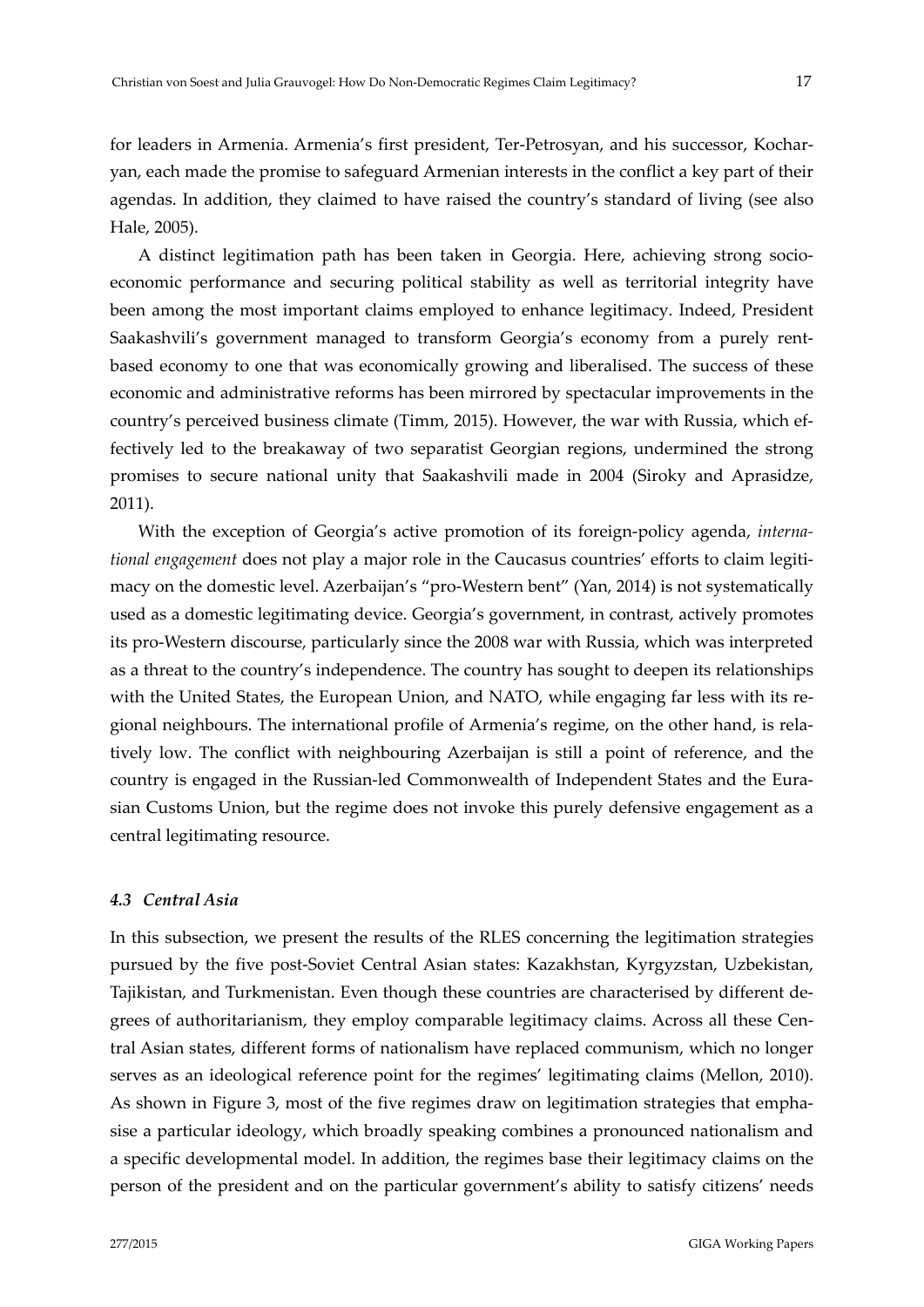with regard to socio-economic indicators and/or peace and stability. In contrast, the regimes rely comparatively less on procedural mechanisms and their international stances to legitimise their rule domestically.





In all the Central Asian states aside from Kyrgyzstan, the regimes base their legitimation strategies on a pronounced foundational myth and/or ideology. These *foundational myths* construct a link between the ancient, pre‐colonial empires that existed on the current state territories and the incumbent regimes' ability to safeguard this heritage, with this latter ca‐ pability exemplified by their having led the country into post-Soviet independence. For example, the Tajik regime casts itself as the guardian and legitimate successor of the Samanid emirate – despite contradictions between the current regime's secular stance and the emirate's Islamic heritage – but also stresses its accomplishments with regard to the rebuilding of the country after the civil war. Likewise, the Turkmen regime has actively invented a tradition through the selective construction of continuities with the past; for example, it refers to the Altai nomadic Turks (see also Backes, 2009, p. 281) as well as its own key role in founding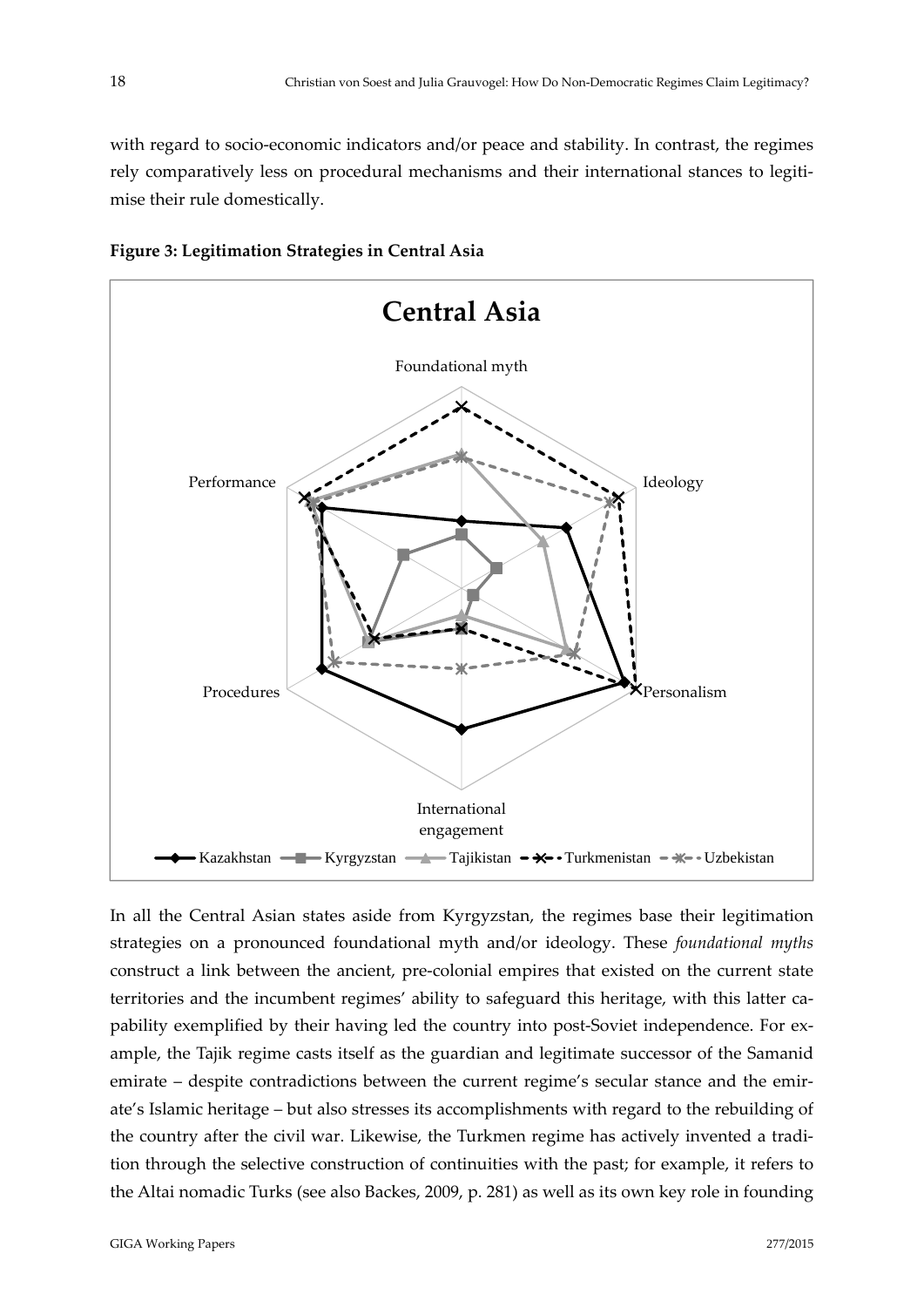independent Turkmenistan in 1991. The Uzbek historical narrative looks back to the pre-Soviet empire of Timur Lenk while also glorifying the current regime's contribution in the post-Soviet independence process. In contrast, the Kazakh regime does not appeal to a foundational myth, something which is attributed to the fact that the country came into being "almost accidentally" (Olcott, 1997, p. 201).

These founding narratives, if present, are often closely related to specific *ideologies*, as in the case of Uzbekistan, where the "ideology of national independence" (Rasanayagam, 2014, p. 11) draws heavily on the idea of an Uzbek authenticity rooted in the golden heritage of Amir Temur. More generally, ideology‐based legitimacy claims in these countries combine a vocal nationalism with references to a particular (Uzbek) model or (Kazakhstani) mode of democratisation that prioritises stability and development over political liberalisation. This nationalism, which posits the resurgence of great ancient civilisations through the newly founded nations (Liu, 2005), may either be ethnically based or aim at least partially at a more broad‐based state‐building process able to encompass multiple ethnic groups, as, for exam‐ ple, in Kazakhstan (Ó Beacháin and Kevlihan, 2013; Del Sordi, 2015).

These ideologies tend to be closely intertwined with the *rulers*, who personify the new countries. In Kazakhstan, for instance, the national ideology relies on and at the same time enforces the position of the president, who has been in power since 1990. After independence, Nursultan Nazarbayev, called Elbasy (father of the nation), wrote a number of books to promote the national ideology (Ó Beacháin and Kevlihan, 2013). Even though his leadership style does not, according to some scholars (Isaacs, 2010), entirely fit the notion of charisma developed by Weber, Nazarbayev is considered to have been a key factor in leading the country through the post-independence period towards stability and development. In a similar manner, Turkmen nationalism is intimately related to the figure of the first postindependence president, Saparmurat Niyazov, also called Turkmenbashi ("Father of all Turkmen"). Niyazov also wrote the *Ruhnama*, a two-volume collection of spiritual advice and national history that has left a strong stamp on public life. Likewise, the "Uzbek president's statements on state‐building are obligatory literature at public schools" (RLES).

In a slightly different manner, President Emomalii Rakhmon of Tajikistan personally claims legitimacy on the basis of having fought in the civil war. However, he is not presented as a father figure to the same extent as other Central Asian presidents. And belying the common wisdom that all Central Asian states are ruled by strongmen, the emphasis on per‐ sonalism‐based legitimation strategies is weaker in Kyrgyzstan. Even though the president sits at the core of the power structure, the system is highly fragmented (Cummings and Nørgaard, 2004), and unlike the case in Turkmenistan, President Askar Akayev's successor was not hand-picked by the former ruler but assumed power after the forceful overthrow of the incumbent political regime in 2005.

In nearly all countries, *performance‐based claims* are a centrepiece of the regime's legitima‐ tion strategies, even though the precise accomplishments emphasised in presidential speech‐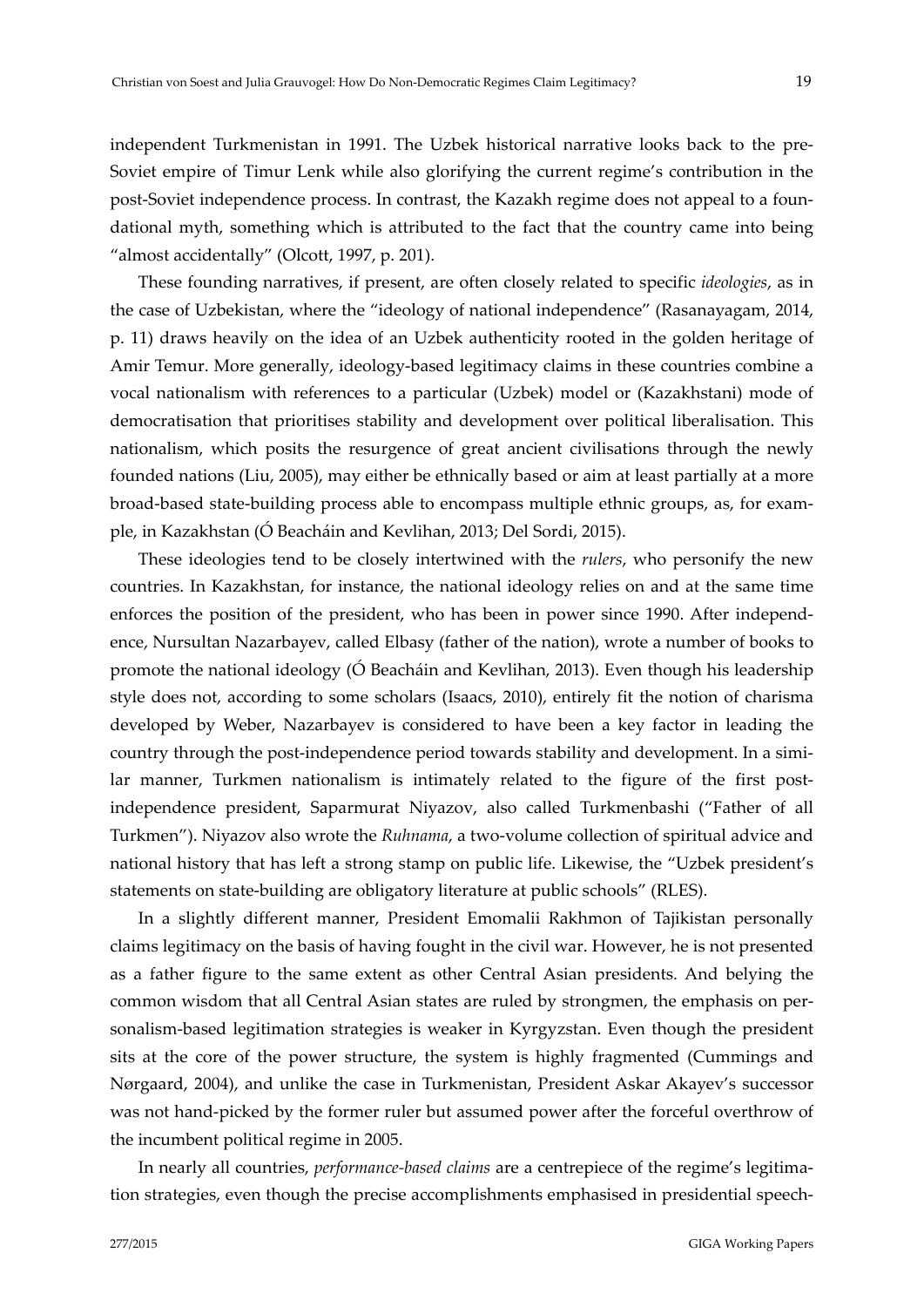es and officials campaigns differ. In both Kazakhstan (solidly ranked 68th in the Human De‐ velopment Index) and Uzbekistan (whose economic development has been described as an outright "performance puzzle" (Ruziev, Ghosh, and Dow, 2007)), the regimes refer extensively to their respective country's socio-economic development. Consequently, Kazakhstan is nicknamed "the snow leopard," in a conscious echo of the Asian tiger countries (RLES). However, the extent to which performance-related legitimation strategies are employed in the face of real‐world problems varies. Turkmenistan is presented as the only country in the world that provides its people with water and electricity free of charge, even though these goods are rationed regularly (Schmitz, 2004, p. 74), whereas performance‐based strategies in Kyrgyzstan have been complicated by the fact that its crippled economy became the top re‐ cipient of international aid among the post‐Soviet states in the 1990s (Cummings and Nørgaard, 2004). Finally, such output‐based legitimation strategies are not limited to a focus on growth and development. Both the Tajik and Uzbek regimes also frame their countries as islands of stability and emphasise their ability to secure peace and continued stability.

While some Central Asian regimes invoke *procedure‐based legitimacy claims*, the reference points for these arguments vary. On the one hand, procedural mechanisms such as elections are explicitly used to legitimise regimes – for example, in Kyrgyzstan, which is the only central Asian state where opposition parties are allowed to participate in elections and where President Akayev initially tied his assertions of legitimacy to the carrying out of political reforms (Murzakulova and Schoeberlein, 2009). On the other hand, procedure-based claims are also integrated into regimes' broader ideological narratives. In Kazakhstan, where "every move toward autocracy was covered by procedural mechanisms – mostly elections linked with referenda on specific power issues" (RLES), this was underpinned by a broader discourse that promoted a Kazakhstani mode of democratisation. In a similar manner, the refer‐ ences to institutions and electoral procedures in Uzbekistan were deemed to form part of the "Uzbek model." Procedure‐based legitimation strategies are of limited importance in both Tajikistan and Turkmenistan, where national propaganda downplays the role of elections with a variety of justifications – for instance, by asserting that the Turkmen people are not yet mature enough for democracy.

With the exception of Kazakhstan, Central Asian regimes refer to their *international engagement*, recognition, or accomplishments to only a modest degree in seeking to legitimise their rule domestically. Turkmenistan and Uzbekistan have formulated policies of "perma‐ nent neutrality" and "neutrality and sovereignty" (RLES), respectively. In contrast, Kazakh‐ stan regards itself as the region's leading country, and accordingly strives to dominate re‐ gional organisations and treaties such as the Central Asia Regional Economic Cooperation (CAREC) and the International Fund for Saving the Aral Sea (IFAS). It additionally seeks to play a key role in the Organization for Security and Co‐operation in Europe (OSCE), and the Kazakhstani elite actively claims that its legitimacy is bolstered by this international com‐ mitment (see also Schatz, 2006).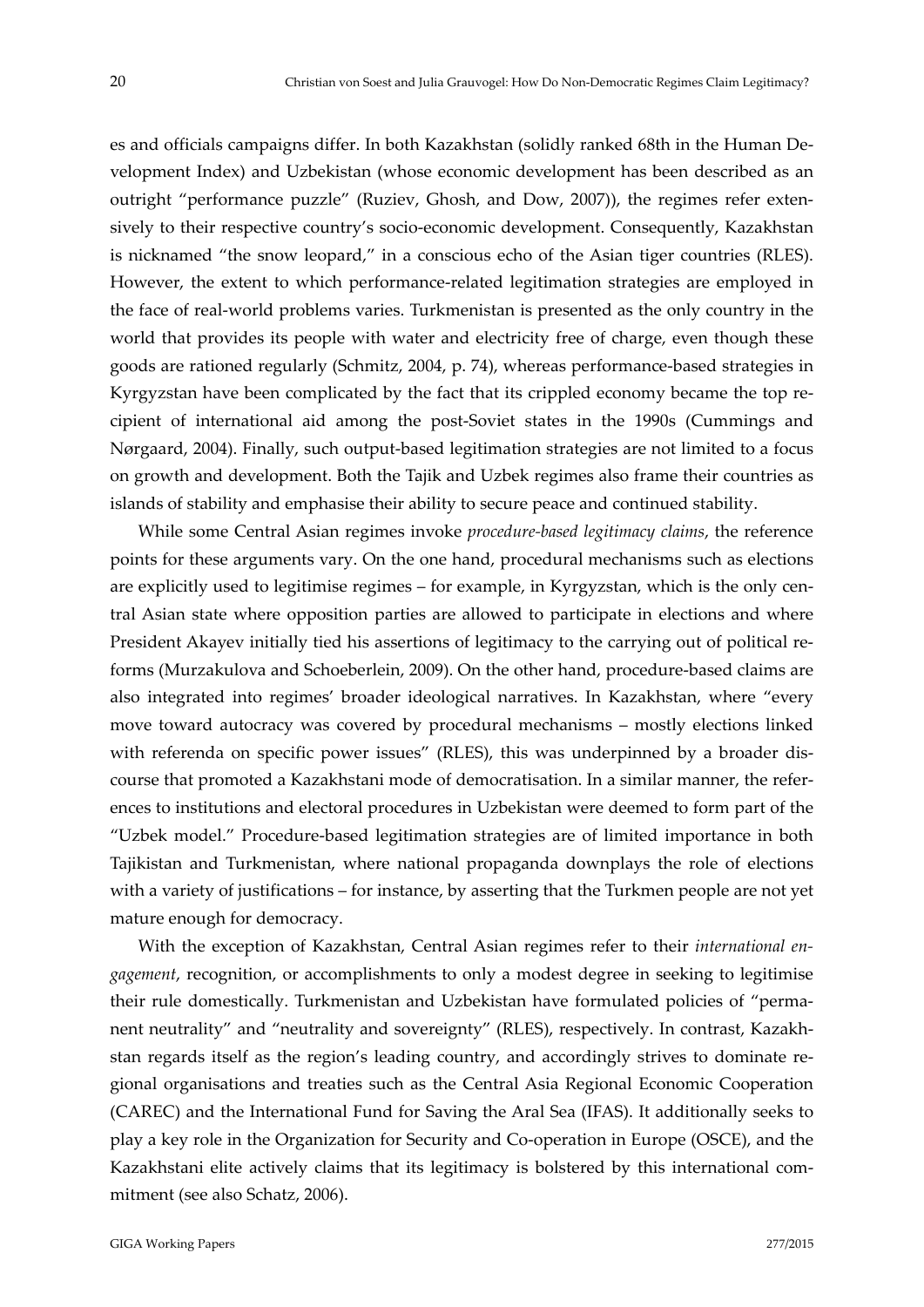#### **5 Adapting Legitimation Strategies**

In this section, we examine shifts between and within the various modes of legitimation. On the one hand, regimes decreased or increased the extent to which they invoked certain legit‐ imation strategies over time – for example, in the case of Azerbaijan, where references to the oil‐ and gas‐driven economic growth became more important. On the other hand, the mix of legitimation strategies employed also changed, with certain narratives gaining in importance and others being "downgraded," as in Kyrgyzstan (RLES). This mix of strategies also changed in Russia, where the personal factor has become far more pronounced under President Putin. The Putin government has also stepped up attempts to regain the country's in‐ ternational status as a superpower and to use this position to improve domestic legitimacy in the face of recent socio‐economic declines.

As previously noted, the RLES survey addresses the legitimation strategies pursued by each country's most recent authoritarian regime (see Table 2 for the time period covered), but also included questions regarding how legitimacy claims changed over time with reference to the six strategies assessed. Drawing on these insights as well as secondary literature, we identify three major patterns in the alteration of post‐Soviet countries' legitimation strategies over time.

First, the 12 regimes examined adjusted their legitimation strategies against the backdrop of different post‐1990 trajectories, and in response to different events. Broadly speaking, three major types of incidents resulted in reactive shifts in legitimation strategies; these in‐ clude civil wars, mass protests that prompted regime change, and successions in which the basic authoritarian regime structure was retained. In a number of countries (Georgia, Tajikistan, Azerbaijan, Armenia), civil wars affected the development of regimes' legitimation strategies. The ongoing conflict with Azerbaijan over the Nagorno‐Karabakh region has been considered the single, most important, post-independence issue in Armenian politics (Hyde, 2007) and therefore also a key reference point for Armenia's rulers, as the country now con‐ trols the territory. In order to strengthen his domestic stature in this conflict, Armenian president Ter-Petrosyan attempted "to divert local discontent by recharging the nationalist agenda" (Welt and Bremmer, 1997, p. 89) and hardened his position on Nagorno‐Karabakh.

Shifts also occurred after the regime‐changing mass protests against governments in Georgia, Kyrgyzstan, and later Ukraine, with the new post-protest regimes in each case departing from previous legitimacy discourses. After the street protests that forced former Kyrgyz president Akayev to flee the country, his successor, Kurmanbek Bakiyev, referred ex‐ tensively to the Tulip Revolution as the foundation myth for his rule – a narrative that could not have been invoked before the popular uprising. Moreover, Bakiyev subsequently placed more emphasis on procedural mechanisms than did his predecessor and was more oriented towards Kyrgyz nationalism (RLES). Alongside Kyrgyzstan's 2005 Tulip Revolution, Geor‐ gia's 2003 Rose Revolution and Ukraine's 2004 Orange Revolution feature as the most prom‐ inent and successful pro-democracy protests against incumbent governments in the post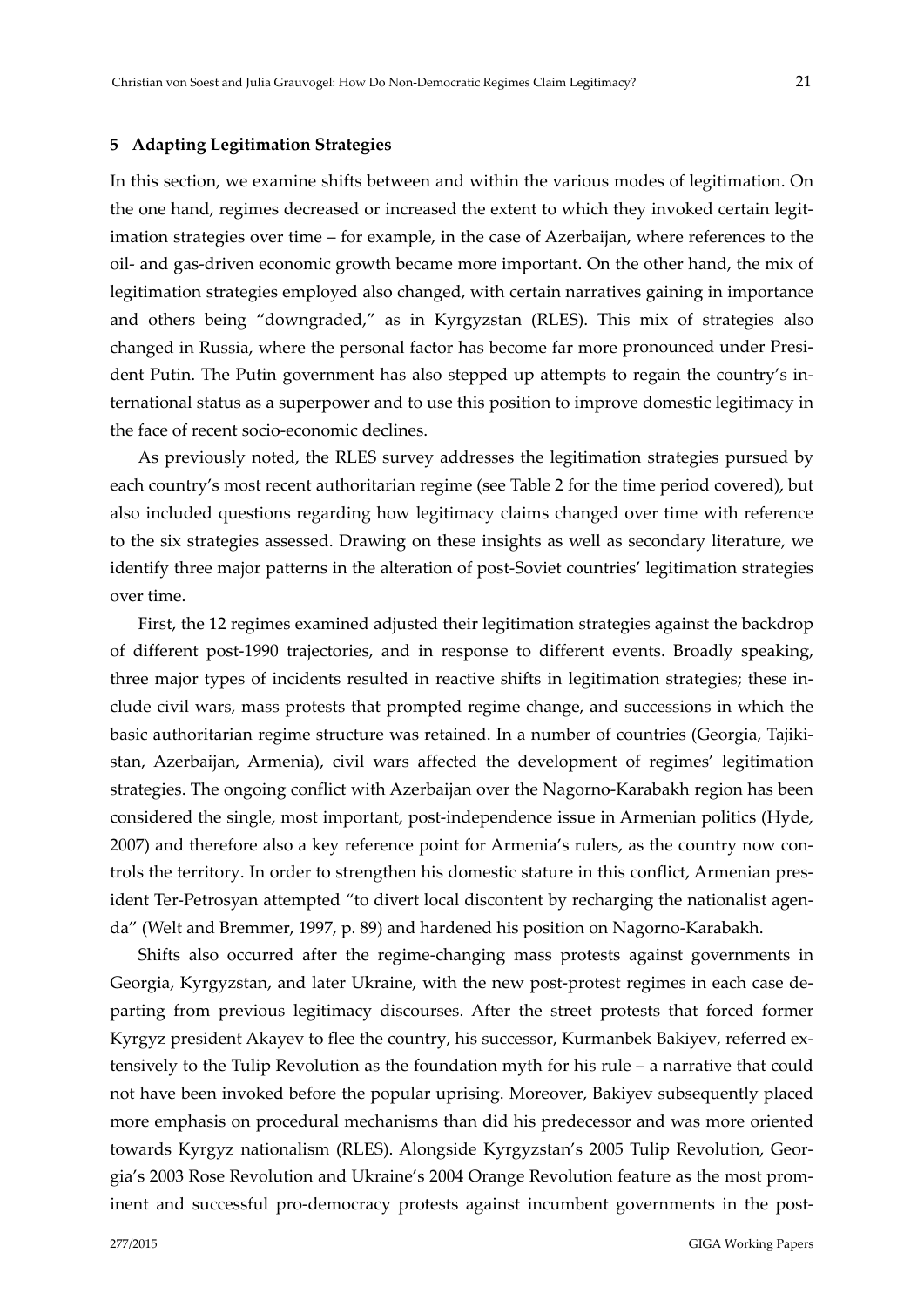Soviet sphere (see, e.g., McFaul 2007; Kuzio 2010; Bunce and Wolchik 2011). Georgia's President Saakashvili and Ukraine's Yushchenko, each of whom rose to head their respective states as a consequence of mass protest, both promoted distinct pro-democracy, anticorruption, and rule‐of‐law agendas, and portrayed their programmes as clear breaks with the past. Conversely, in February 2010, newly elected Ukrainian President Yanukovych won the presidential election with an explicitly restorative agenda, promising to overcome the "chaos" of the post‐Orange‐Revolution years.

Finally, when the rule of the first post-Soviet presidents in Armenia, Kyrgyzstan, and Turkmenistan ended, each of these regimes' legitimation strategies underwent transfor‐ mations. After the unexpected death of Turkmen president Niyazov, his successor, Berdimu‐ hamedov, moved from strongly personalism-based legitimation strategies towards a more pronounced emphasis on other legitimacy claims. In order to stabilise his rule, he not only enhanced the previous president's performance-related narrative by retracting some of his predecessor's unpopular decisions, such as the closure of public hospitals (Nazar, 2010), but also legitimised his rule with reference to procedural mechanisms, in particular his selection as president in a multi-candidate election. Moreover, the cult of personality centred on the former president was preserved until Berdimuhamedov had stabilised his rule. Subsequent‐ ly, his writings and portraits became more important in the official discourse (Horák and Šir, 2009, p. 38–9) and the state‐owned television service began to refer to Berdimuhamedov as "the great leader" (Saidazimova, 2008). A similar process has been observable in Azerbaijan. Even after Heydar Aliyev's death in 2003, his image as "father of the nation" continued to be widely propagated within the public sphere. It was only as his son Ilham's rule settled into stability that the father's symbolic role became less central to the regime's narrative (Franke, Gawrich, and Alakbarov, 2009).

Second, these adaptation processes also took place proactively. For example, in Uzbekistan, where "democratic" institutions such as the parliament have gained in importance – in the official discourse as well as in reality – in what appears to be a "potential transition strategy for when Karimov leaves the political scene" (RLES). Soon after his election in 1994, Belarusian president Lukashenka held a referendum to promote a distinctively pro‐Russian agenda, giving the Russian language the same recognition as Belarusian and adopting a new state flag as well as a new, Soviet‐style coat of arms so as to draw on pro‐Russian sentiment (Wilson, 2012). In the subsequent period, he consistently adjusted his claims to legitimacy to invoke pro-Russian feelings, as well as employing process- and output-based claims. Increasingly, President Lukashenka has also used personalist claims to safeguard his rule, focusing on his role as "father of the nation."

In some cases, however, there is no clear‐cut distinction between pre‐emptive and reac‐ tive shifts, with a combination of the two types of adjustment evident. The Uzbek regime, which as noted above has proactively stressed the importance of procedural legitimation with a view to a potential ruler change, also reactively moved towards a legitimation strate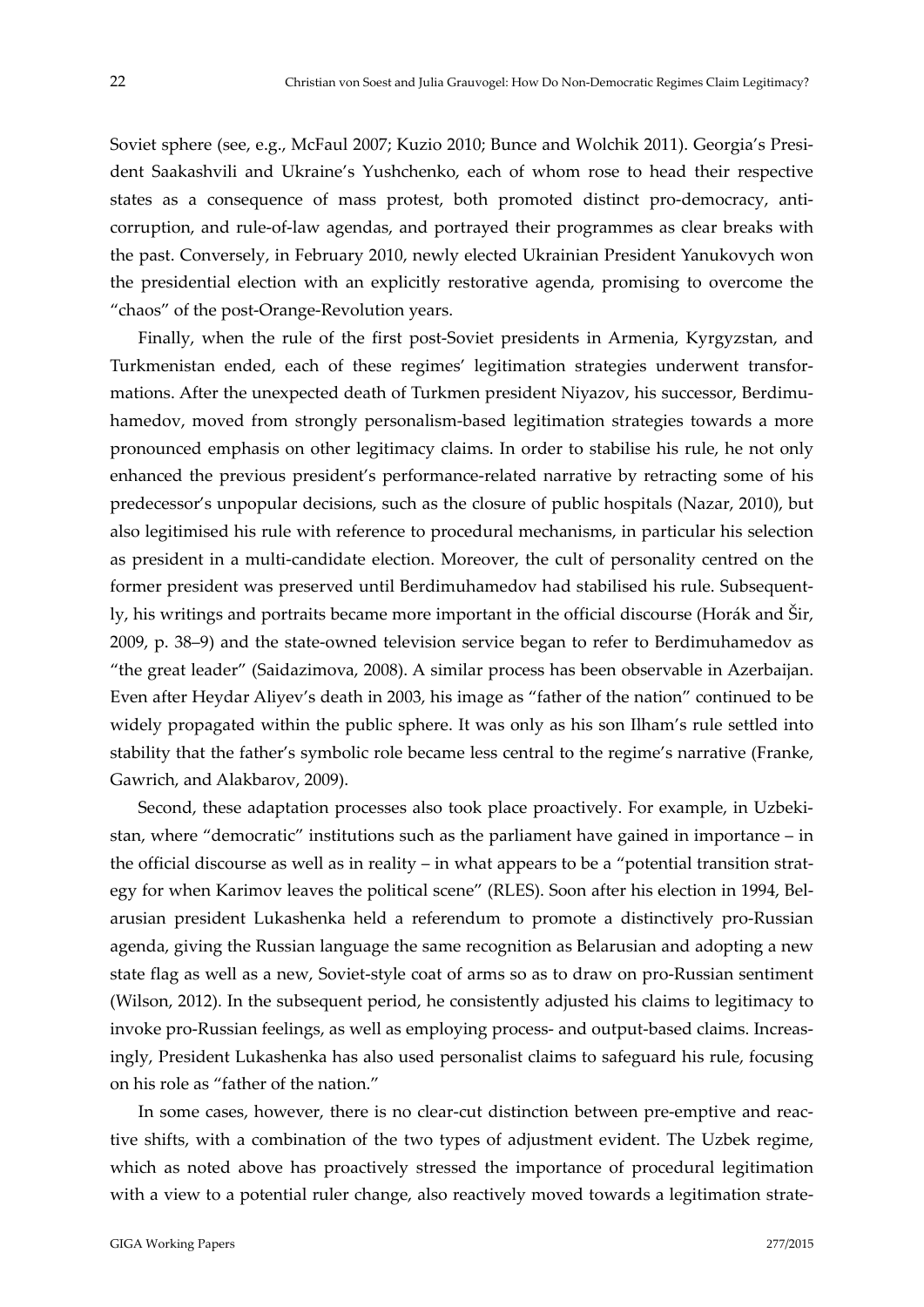gy emphasising its ability to guarantee stability in the face of external threats, particularly af‐ ter the Tashkent bombings in 1999 and the beginning of the Afghan war in 2002 (Liu, 2005). In a similar manner, the Kazakh regime progressively compensated for declines in electoral support by placing more emphasis on ethno-based nationalism, in what appears to be a blend of a carefully crafted process and ad hoc responses (RLES).

Third, regimes have adjusted their output-based legitimation strategies in response to socio‐economic or political crises. Legitimation claims based on performance criteria have been characterised as a "high‐risk strategy" (Cummings, 2004, p. 15), particularly if this emphasis is not supplemented by other strategies such as procedure-based narratives. Most fundamentally, socio-economic crises have led to declines in the importance of output claims. For example, Russia's strong economic performance was for years the Putin government's most important asset with regard to claiming legitimacy. The economic crisis that hit Russia in 2008 therefore posed a major threat to the Russian government's output‐based narrative. The regime's promises of modernisation could not be fulfilled, particularly for the well-educated, mobile, successful, and generally young urban professionals. Accordingly, beginning in 2008, "reference to performance went out of fashion" (RLES). It was supplanted by increasingly authoritarian tendencies, a growing personality cult, and references to the country's status as a superpower.

In Belarus, the "Belarusian miracle," which included the provision of extensive social benefits to the population, served to stabilise President Lukashenka's rule in the first decade of this century. Yet focusing the discourse on Belarus's socio‐economic model has been a double‐edged sword for Lukashenka and his government. The country's economic crisis has severely undermined the foundations of Lukashenka's social contract, under which people were expected to surrender civil freedoms in exchange for economic welfare in what resembles classical communist legitimation strategies. In the course of economic downturn, Belarusians have increasingly come to regard this system as unsustainable. Finally, the use of na‐ tional development as the centrepiece of an overarching narrative made Uzbek president Ka‐ rimov vulnerable to people's expectations that their living standards would rise (March, 2003). In response, the regime moved increasingly towards a threat-based legitimation strategy, emphasising its ability to ensure order and stability rather than promising to reduce poverty and inequality at a time when claims based on the state's ability to steer the economy were increasingly at odds with the realities on the ground (Liu, 2002). Since all regimes examined here have shown declining socio-economic performance, which has in turn challenged their "social contract" with their citizens, their emphasis on the performance aspect of legitimation has also fundamentally decreased across the region.

However, prominent claims to preserve national stability and integrity may also render a regime vulnerable. According to Mansfield and Snyder (2005, p. 11), "[p]olitical leaders may become entrapped in their own swaggering rhetoric, their reputations mortgaged to their nationalistic commitments they have made." This is particularly relevant for Georgia, Azerbai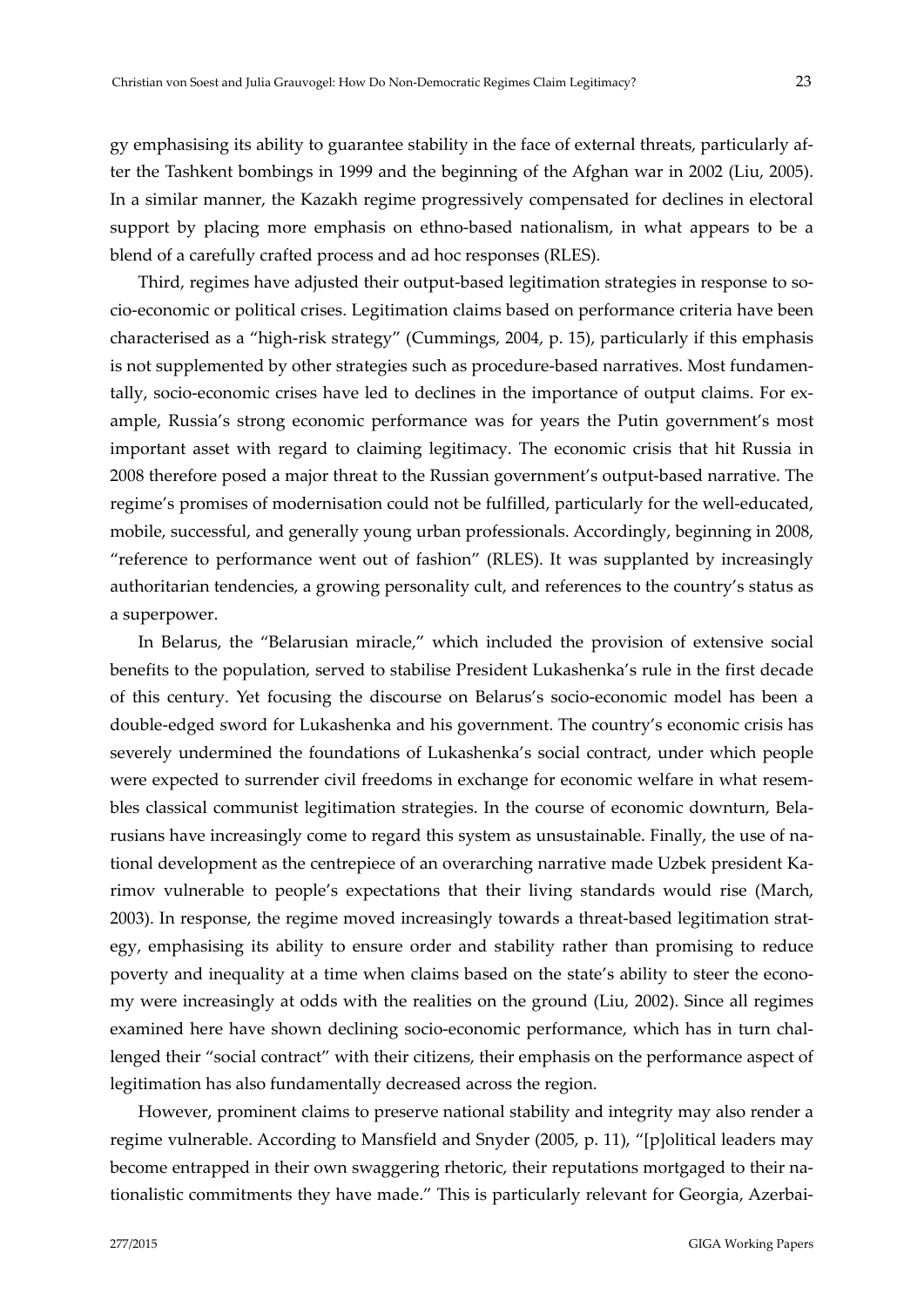jan, Armenia, Moldova, and most recently Ukraine, all of which have been forced to deal with "de facto states" such as Transnistria, Nagorno‐Karabakh, Abkhazia, or South Ossetia, as well as with varying degrees of Russian intervention (Kolstø and Blakkisrud, 2012; Smolnik, 2012). This was of particular relevance to Georgia's President Saakashvili when ar‐ guments over that country's two breakaway regions Abkhazia and South Ossetia escalated into a war with Russia. Scholars have even argued that "Saakashvili's strong promise on na‐ tional unity in 2004 became his political fate in 2008" (Siroky and Aprasidze, 2011, p. 1237–8), as he was unable to replace his claim with a compelling alternative narrative and thus felt forced to confront Russia aggressively.

#### **6 Regime Persistence and Different Legitimation Strategies: A Future Research Agenda**

Our analysis using the newly established RLES demonstrates that regimes in post‐Soviet countries use specific combinations of legitimating claims in order to stay in power. Most no‐ tably, rulers in the 12 post‐Soviet countries examined have made prominent claims to be the guardians of high levels of economic growth and citizens' socio‐economic well‐being. Sec‐ ond, despite recurrent infringements on political and civil rights, they maintain that their power is rule‐based and embodies the will of the people, as they have been given popular electoral mandates. Third, these elements are coupled with input‐based legitimation strate‐ gies that focus on nationalist ideologies, the personal capabilities and charismatic aura of the head of state, or on the regime's foundational myth. Overall, the reliance on these inputbased strategies seems to be lower than average in the western post-Soviet Eurasian countries and, by contrast, higher under the authoritarian rulers of Central Asia.

After often‐strong economic growth in the early and middle years of this century's first decade, the post‐2008 economic slowdown in countries including Russia, Uzbekistan, and Belarus undermined the prominent reference to socio‐economic output, in some cases to the point of threatening regime survival. It is now widely held that economic downturns tend to destabilise authoritarian regimes by inducing regime splits and popular uprisings (see, e.g., Gasiorowski, 1995; Ulfelder and Lustik, 2007). Based on claims that their rule was the best and most successful model for their societies, post‐Soviet leaders found themselves trapped repeatedly by their own discourse. Faced with socio‐economic crisis, they were forced either to upgrade their framing efforts – for example, by stepping up propaganda – or to down‐ grade and find substitutes for their output‐based claims.

Against this backdrop, the new RLES highlights the fact that output‐based claims have often extended beyond socio‐economic well‐being, invoking the power to maintain stability and territorial integrity within the governed countries. Particularly within the Caucasus and western post-Soviet Eurasia, this strategy has in turn posed a particular challenge for rulers in the long run. To start with, the nation‐building process has been protracted in several of the newly independent states. For example, the "de facto states" such as Transnistria, Na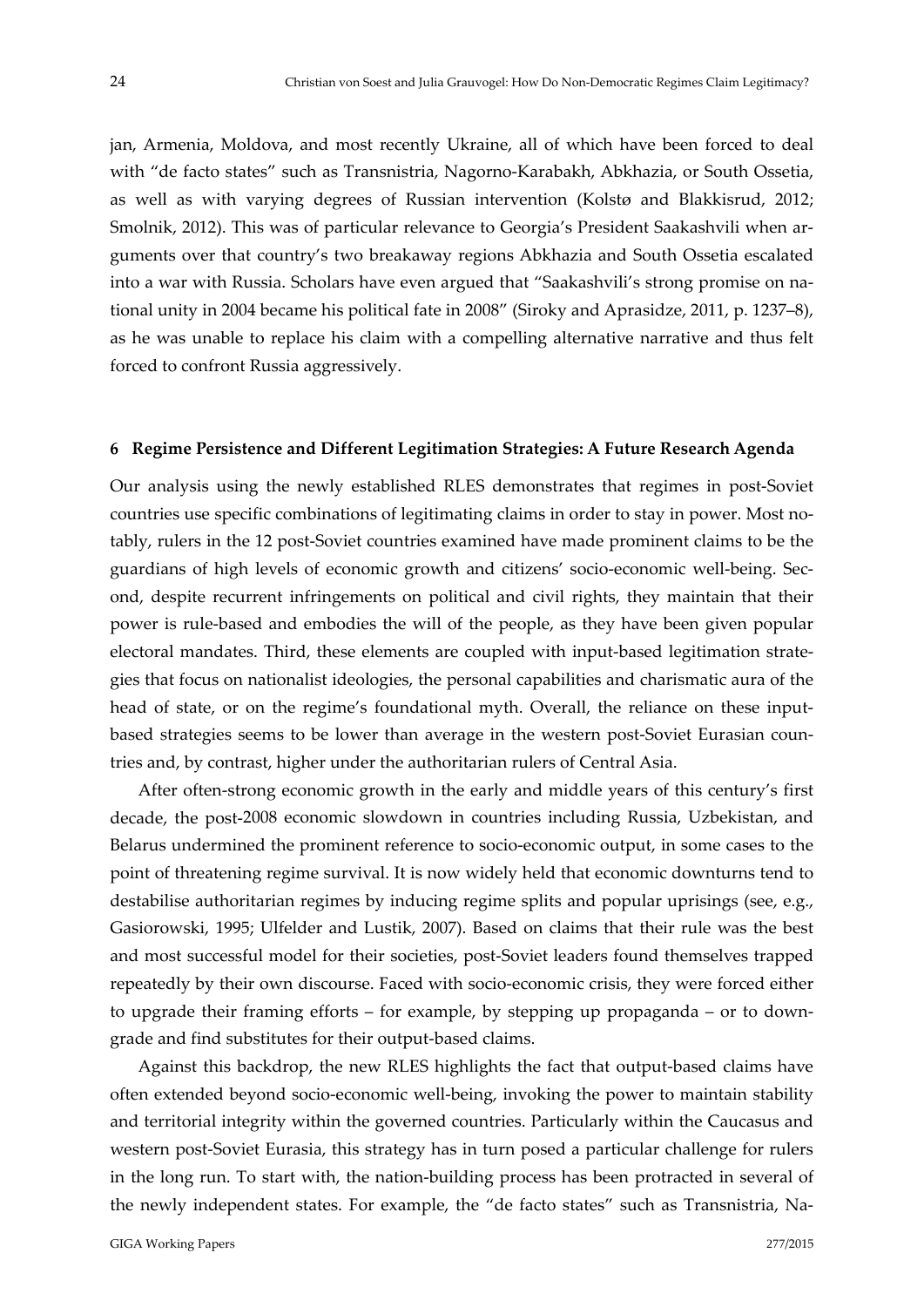gorno‐Karabakh, Abkhazia, and South Ossetia have undermined regime claims to preserve national integrity in the countries from which they have sought to withdraw. Second, while the colour revolutions in Georgia, Ukraine, and Kyrgyzstan ushered in new governments with new legitimating discourses, they also placed considerable stress on other incumbent post‐Soviet governments. These upheavals and internal conflicts represented a challenge for these countries' leaders, but they also constituted a resource exploitable by "strong" leaders such as Belarusian president Lukashenka and Russia's Putin.

Of the six legitimating strategies, using international engagement to stabilise domestic rule has been employed the least. However, the former superpower stands out in this regard: Russia's President Putin has pursued an active strategy to reclaim the country's prominent role on the international stage. Input‐based strategies are far less important today than was the case in the Soviet Union, with its communist ideology. However, nationalist ideologies and legitimation strategies that centre on a "father of the nation" remain prominent, particularly in Central Asia, Belarus, Azerbaijan, and increasingly Russia.

Our analysis of post‐Soviet countries, based on the data provided by the RLES, has demonstrated the fruitfulness of systematically reintroducing questions of legitimation into the analysis of authoritarian regimes (see also Gerschewski, 2013; Kailitz, 2013; Grauvogel and von Soest, 2014). Based on these results, we see the following avenues for further research. First, carrying out more detailed case studies using a common analytical structure would be useful, as it would provide a more comprehensive insight into the use of legitimation claims to solidify non‐democratic rule and would illuminate the relationship between different legitimation strategies in post‐Soviet countries and beyond. Second, systematic cross‐country comparison by means of the RLES would also allow a useful analysis of simi‐ larities and differences between the way rule is exercised in post‐Soviet countries and in oth‐ er world regions. Third, the relationship between different legitimation profiles and the various means by which rule is implemented – for example, repression – along with their out‐ comes, should be systematically explored. Finally, we propose an investigation of the durability of authoritarian regimes making varying claims to legitimacy. This would shed more light on regimes' legitimation strategies as domestic factors fundamentally able to influence autocratic persistence and breakdown.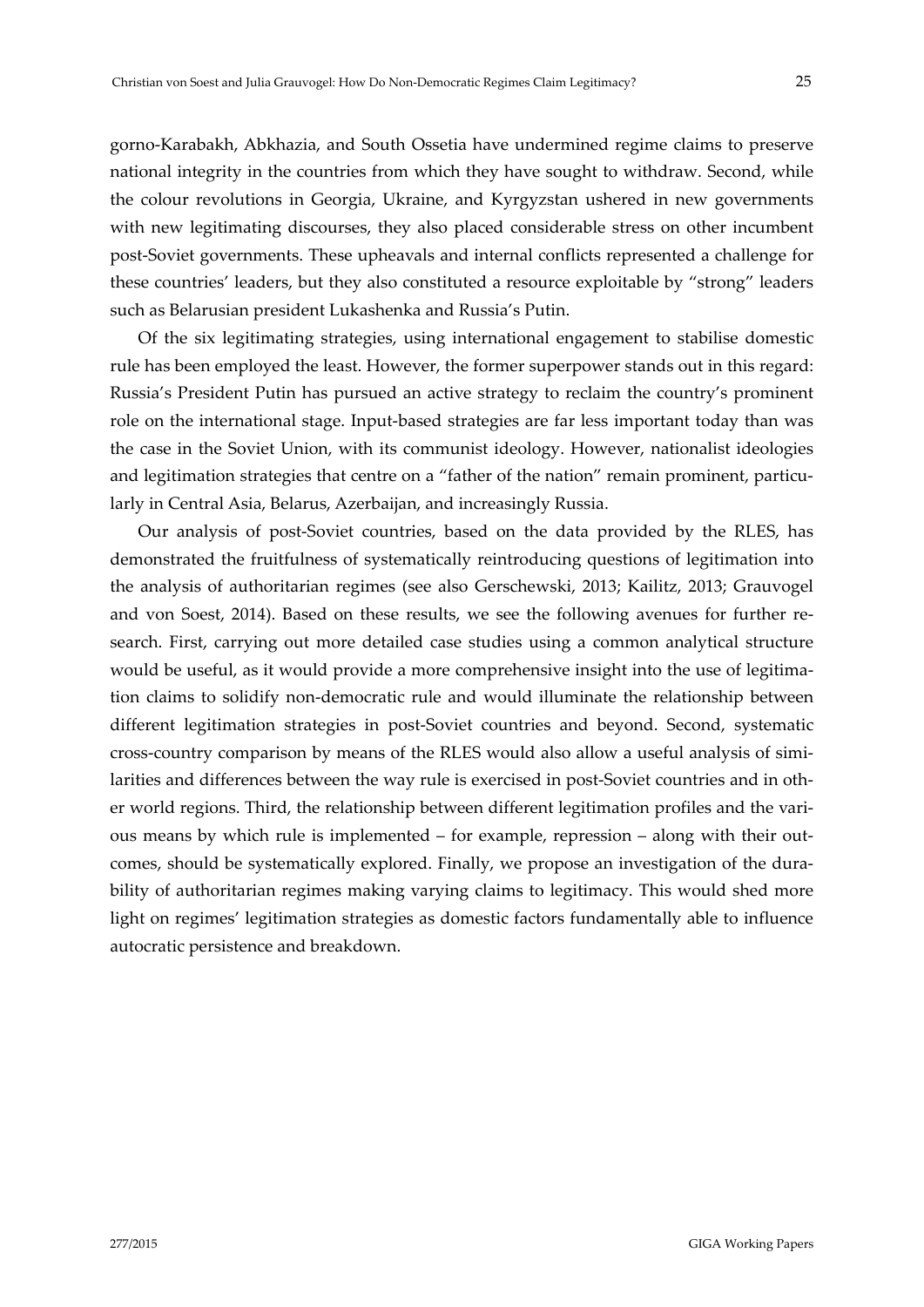#### **Bibliography**

- Alagappa, M. (1995) Political Legitimacy in Southeast Asia: The Quest for Moral Authority (Palo Alta, CA: Stanford University Press).
- Almond, G. and S. Verba (1989) The Civic Culture: Political Attitudes and Democracy in Five Nations (Newbury Park, CA: Sage).
- Anderson, B. (2006) Imagined Communities: Reflections on the Origin and Spread of Nationalism (London/New York, NY: Verso Books).
- Backes, U. (2009) 'Geschichtspolitik als Kernelement der Herrschaftslegitimation autokratischer Systeme', Totalitarismus und Demokratie, 6(2), 271–92.
- Barker, Rodney (2001) Legitimating Identities: The Self‐Presentations of Rulers and Subjects (Cambridge: Cambridge University Press).
- Beetham, D. (1991) The Legitimation of Power (Basingstoke: Palgrave Macmillan).
- Brady, A.‐M. (2009) 'Mass Persuasion as a Means of Legitimation and China's Popular Au‐ thoritarianism', American Behavioral Scientist, 53(3), 434–57.
- Brusis, M. (2015) 'The Politics of Legitimation in Post-Soviet Eurasia', in Brusis, M., J. Ahrens and M. Schulze Wessel (eds) Politics and Legitimacy in Post‐Soviet Eurasia (London: Pal‐ grave Macmillan) (forthcoming).
- Bunce, V. J. and S. L. Wolchik (2011) Defeating Authoritarian Leaders in Postcommunist Countries (Cambridge: Cambridge University Press).
- Burnell, P. (2006) 'Autocratic Opening to Democracy: Why Legitimacy Matters', Third World Quarterly, 27(4), 545–62.
- Case, W. (1995) 'Malaysia: Aspects and Audiences of Legitimacy', in Alagappa, M. (ed.), Polit‐ ical Legitimacy in Southeast Asia (Stanford, CA: Stanford University Press), 69‐107.
- Clapham, C. (2012) From Liberation Movement to Government: Past Legacies and the Chal‐ lenge of Transition in Africa (Johannesburg: Brenthurst Foundation).
- Cummings, S. N. and O. Nørgaard (2004) 'Conceptualizing State Capacity: Comparing Ka‐ zakhstan and Kyrgyzstan', Political Studies, 52(4), 685–708.
- Del Sordi, A. (2015) 'Legitimation and the Party of Power in Kazakhstan', in Brusis, M., J. Ahrens and M. Schulze Wessel (eds) Politics and Legitimacy in Post‐Soviet Eurasia (Lon‐ don: Palgrave Macmillan) (forthcoming).
- Dimitrov, M. K. (2009) 'Popular Autocrats', Journal of Democracy, 20(1), 78–81.
- Dodlova, M., J. Grauvogel, and C. von Soest (2014) How Do Autocrats Legitimate Their Rule? First Findings from a New Regime Legitimation Survey. Chicago, IL. Paper prepared for the Annual Meeting of the Midwest Political Science Association (MPSA), 3–6 April 2014.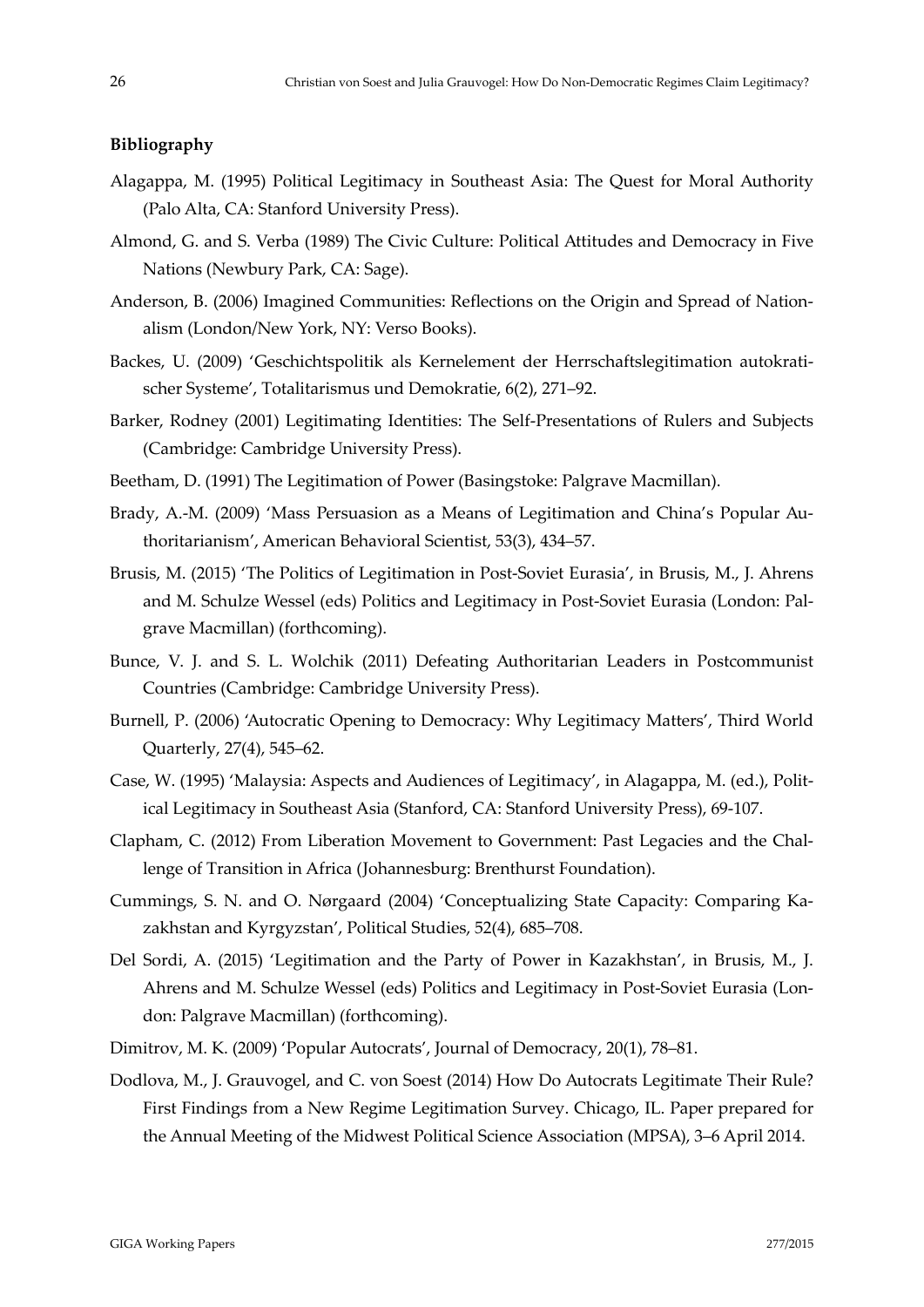- Dzhuraev, S. (2012) Governance Challenges in Post‐Soviet Kyrgyzstan: The Externalization and Parochialization of Political Legitimacy (Oslo: Norwegian Institute of International Affairs Working Paper).
- Easton, D. (1965) A Systems Analysis of Political Life (New York, NY: Wiley).
- Easton, D. (1975) 'A Reassessment of the Concept of Political Support', British Journal of Polit‐ ical Science, 5, 435–57.
- Fagen, R. (1965) 'Charismatic Authority and the Leadership of Fidel Castro', Western Political Quarterly, 18(2), 275–84.
- Feklyunina, V. and S. White (2011) 'Discourses of "Krizis": Economic Crisis in Russia and Re‐ gime Legitimacy', Journal of Communist Studies & Transition Politics, 27(3–4), 385–406.
- Franke, A., A. Gawrich and G. Alakbarov (2009) 'Kazakhstan and Azerbaijan as Post‐Soviet Rentier States: Resource Incomes and Autocracy as a Double "Curse" in Post‐Soviet Re‐ gimes', Europe‐Asia Studies, 61(1), 109–40.
- Gasiorowski, M. J. (1995) 'Economic Crisis and Political Regime Change: An Event History Analysis', American Political Science Review, 89(4), 882–97.
- Gerschewski, J. (2013) 'The Three Pillars of Stability: Legitimation, Repression, and Coopta‐ tion in Autocratic Regimes', Democratization, 20(1), 13–38.
- Gilley, B. (2009) The Right to Rule: How States Win and Lose Legitimacy (New York, NY: Co‐ lumbia University Press).
- Graf Kielmansegg, P. (1971) 'Legitimität als analytische Kategorie', Politische Vierteljahres‐ schrift, 12(3), 360–401.
- Grauvogel, J. and C. von Soest (2014) 'Claims to Legitimacy Count: Why Sanctions Fail to In‐ stigate Democratisation in Authoritarian Regimes', European Journal of Political Re‐ search, 53(4), 635–53.
- Hale, H. E. (2005) 'Regime Cycles. Democracy, Autocracy, and Revolution in Post-Soviet Eurasia', World Politics, 58(2), 133–65.
- Holmes, L. (2010) 'Legitimation and Legitimacy in Russia Revisited', in Fortescue, S. (ed.) Russian Politics. From Lenin to Putin (Houndmills, Basingstoke: Palgrave Macmillan), 101–26.
- Horák, S. and J. Šir (2009) Dismantling Totalitarianism? Turkmenistan under Berdimu‐ hamedow (Washington, DC: Central Asia‐Caucasus Institute).
- Huntington, S. P. (1991) The Third Wave: Democratization in the Late Twentieth Century (Norman, OK: University of Oklahoma Press).
- Hyde, S. D. (2007) 'The Observer Effect in International Politics: Evidence from a Natural Ex‐ periment', World Politics, 60(1), 37–63.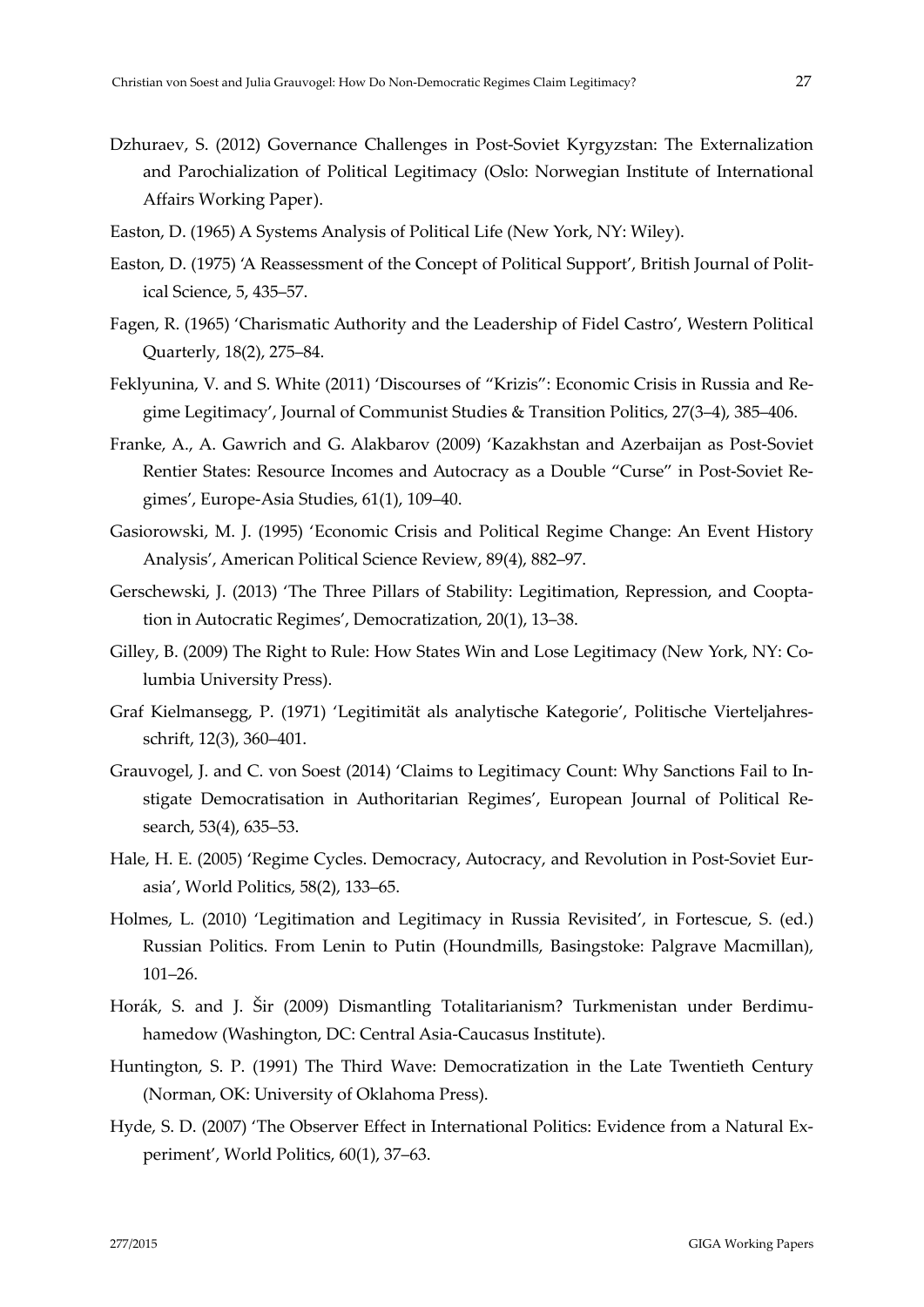- Inglehart, R. F. and C. Welzel (2005) Modernization, Cultural Change, and Democracy: The Human Development Sequence (New York, NY: Cambridge University Press).
- Isaacs, R. (2010) '"Papa"–Nursultan Nazarbayev and the Discourse of Charismatic Leadership and Nation‐Building in Post‐Soviet Kazakhstan', Studies in Ethnicity and Nationalism, 10(3), 435–52.
- Jackson, R. H. and C. G. Rosberg (1982) 'Why Africa's Weak States Persist: The Empirical and the Juridical in Statehood', World Politics, 35(1), 1–24.
- Kailitz, S. (2013) 'Classifying Political Regimes Revisited: Legitimation and Durability', De‐ mocratization, 20(1), 39–60.
- Kaya, R. and M. Bernhard (2013) 'Are Elections Mechanisms of Authoritarian Stability or De‐ mocratization? Evidence from Postcommunist Eurasia', Perspectives on Politics, 11(3), 734–52.
- Kneuer, M. (2013) 'Die Suche nach Legitimität. Außenpolitik als Legitimationsstrategie autokratischer Regime', Politische Vierteljahresschrift, special issue (47), 205–36.
- Koesel, K. (2014) Religion and Authoritarianism: Cooperation, Conflict, and the Consequences (New York, NY: Cambridge University Press).
- Koesel, K. and V. J. Bunce (2012) 'Putin, Popular Protests, and Political Trajectories in Russia: A Comparative Perspective', Post‐Soviet Affairs, 28(4), 403–23.
- Koesel, K. and V. J. Bunce (2013) 'Diffusion‐Proofing: Russian and Chinese Responses to Waves of Popular Mobilizations against Authoritarian Rulers', Perspectives on Politics, 11(3), 753–68.
- Köllner, P. and S. Kailitz (2013) 'Comparing Autocracies: Theoretical Issues and Empirical Analyses', Democratization, 20(1), 1–12.
- Kolstø, P. and H. Blakkisrud (2012) 'De Facto States and Democracy: The Case of Nagorno-Karabakh', Communist and Post‐Communist Studies, 45(1–2), 141–51.
- Krastev, I. (2011) 'The Paradoxes of New Authoritarianism', Journal of Democracy, 22(2), 5–16.
- Kuran, T. (1991) 'Now Out of Never: The Element of Surprise in the East European Revolution of 1989', World Politics, 44(1), 7–48.
- Kuran, T. (1995) Private Truths, Public Lies. The Social Consequences of Preference Falsification (Cambridge, MA: Harvard University Press).
- Kuzio, T. (2010) 'State‐Led Violence in Ukraine's 2004 Elections and Orange Revolution', Communist and Post‐Communist Studies, 43(4), 383–95.
- LeBas, A. (2011) From Protest to Parties: Party-Building and Democratization in Africa (Oxford: Oxford University Press).
- Levitsky, S. and L. A. Way (2010) Competitive Authoritarianism. Hybrid Regimes after the Cold War (Cambridge: Cambridge University Press).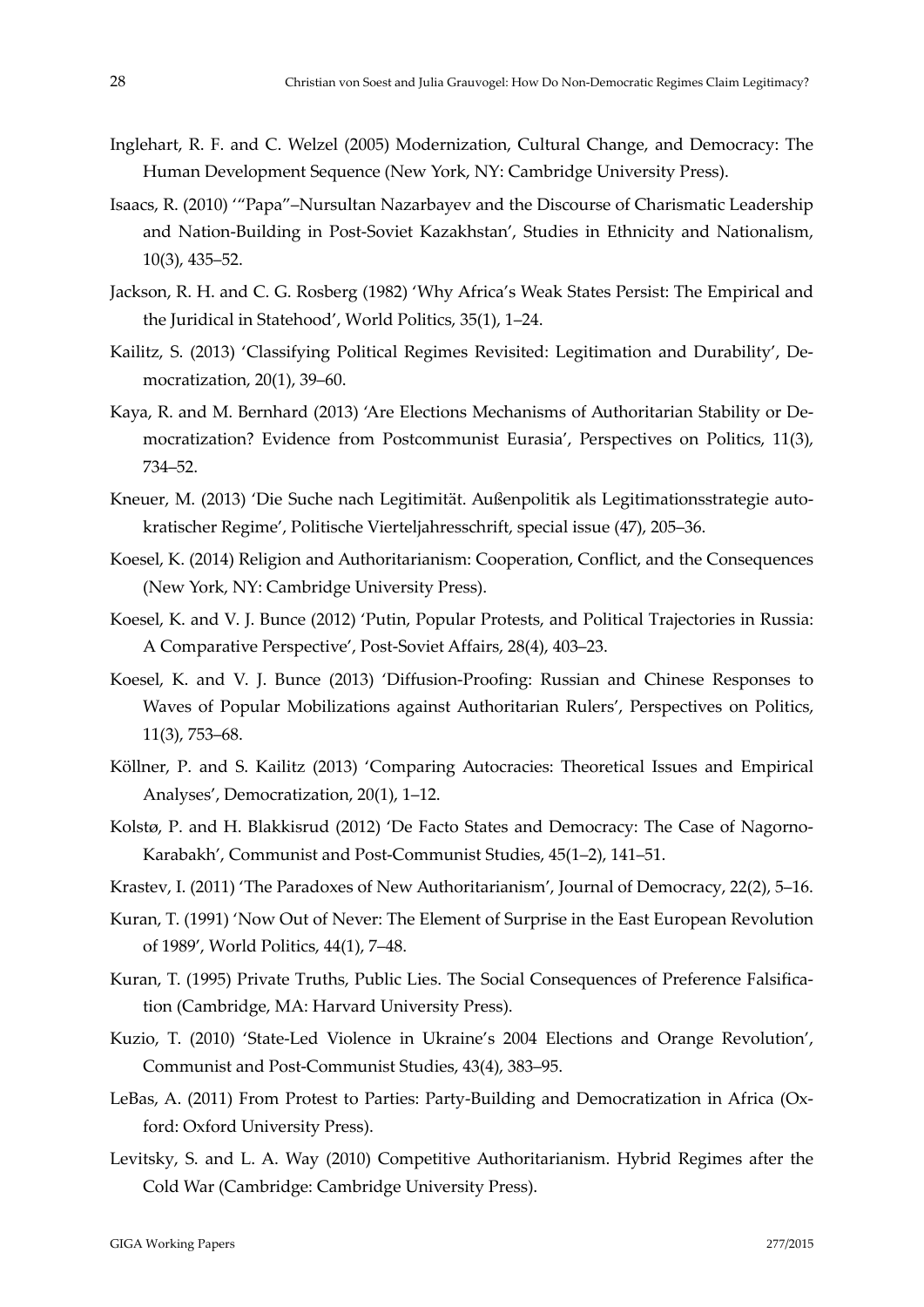- Levitsky, S. and L. A. Way (2013) 'The Durability of Revolutionary Regimes', Journal of De‐ mocracy, 24(3), 5–17.
- Linz, J. J. (2000) Totalitarian and Authoritarian Regimes (Boulder, CO/London: Lynne Rienner).
- Lipset, S. M. (1959) 'Some Social Requisites of Democracy: Economic Development and Politi‐ cal Development', American Political Science Review, 53(1), 69–105.
- Liu, M. Y. (2005) 'Hierarchies of Place, Hierarchies of Empowerment: Geographies of Talk about Postsocialist Change in Uzbekistan', Nationalities Papers, 33(3), 423–38.
- Liu, M. (2002) Recognizing the Khan: Authority, Space, and Political Imagination among Uz‐ bek Men in Post‐Soviet Osh, Kyrgyzstan (Ann Arbor, MI: University of Michigan).
- Magaloni, B. (2006) Voting for Autocracy: Hegemonic Party Survival and Its Demise in Mexico (New York, NY: Cambridge University Press).
- Mansfield, E. D. and J. L. Snyder (2005) Electing to Fight: Why Emerging Democracies Go to War (Cambridge, MA: MIT Press).
- March, A. F. (2003) 'From Leninism to Karimovism: Hegemony, Ideology, and Authoritarian Legitimation', Post‐Soviet Affairs, 19(4), 307–336.
- McDonagh, E. (2008) 'Is Democracy Promotion Effective in Moldova? The Impact of European Institutions on Development of Civil and Political Rights in Moldova', Democratization, 15(1), 142–61.
- McFaul, M. (2007) 'Ukraine Imports Democracy: External Influences on the Orange Revolution', International Security, 32(2), 45–83.
- Mellon, J. G. (2010) 'Myth, Legitimacy and Nationalism in Central Asia', Ethnopolitics, 9(2), 137–50.
- Murzakulova, A. and J. Schoeberlein (2009) 'The Invention of Legitimacy: Struggles in Kyrgyzstan to Craft an Effective Nation‐State Ideology', Europe‐Asia Studies, 61(7), 1229–48.
- Nazar, N (2010) 'Window Dressing', Transitions Online, http://www.tol.org/client/article/ 21056‐window‐dressing.html (4 June 2015).
- Nelson, D. (1984) 'Charisma, Control, and Coercion: The Dilemma of Communist Leader‐ ship', Comparative Politics, 17(1), 1–15.
- Ó Beacháin, D. and R. Kevlihan (2013) 'Threading a Needle: Kazakhstan between Civic and Ethno‐Nationalist State‐Building', Nations and Nationalism, 19(2), 337–56.
- Olcott, M. B. (1997) 'Kazakhstan: Nursultan Nazarbaev as Strong President', in Taras, R. (ed.) Postcommunist Presidents (Cambridge: Cambridge University Press), 106–29.
- Pepinsky, T. (2014) 'The Institutional Turn in Comparative Authoritarianism', British Journal of Political Science, 44(3), 631–53.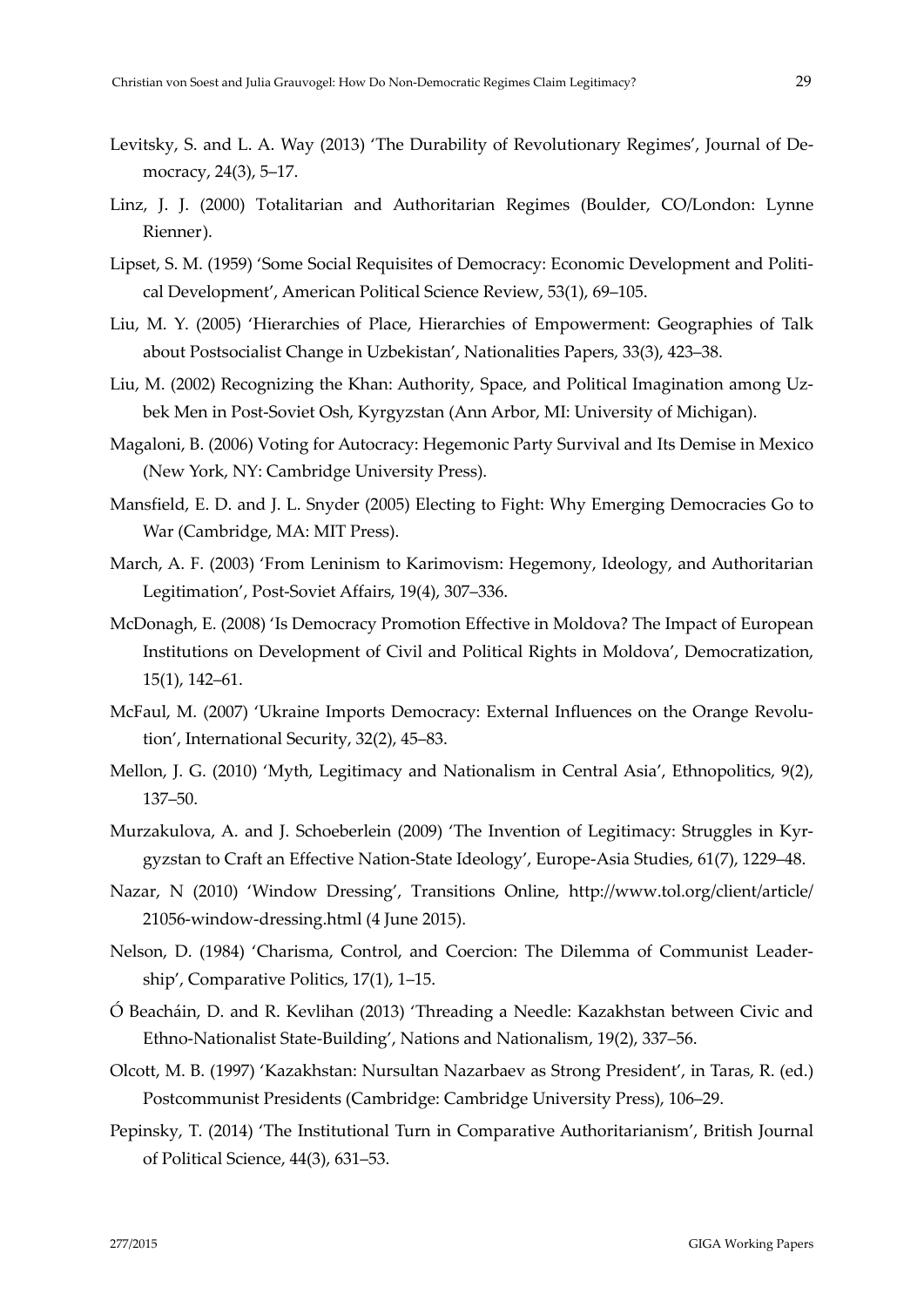- Radnitz, S. (2012) 'Oil in the Family: Managing Presidential Succession in Azerbaijan', Democ‐ ratization, 19(1), 60–77.
- Rasanayagam, J. (2014) 'The Politics of Culture and the Space for Islam: Soviet and Post‐Soviet Imaginaries in Uzbekistan', Central Asian Survey, 33(1), 1–14.
- Ruziev, K., D. Ghosh and S. C. Dow (2007) 'The Uzbek Puzzle Revisited: An Analysis of Eco‐ nomic Performance in Uzbekistan since 1991', Central Asian Survey, 26(1), 7–30.
- Saidazimova, G. (2008) 'Turkmenistan: Take Down the Portraits! Niyazov's Personality Cult Being Dismantled', EurasiaNet, http://www.eurasianet.org/departments/insight/articles/ pp022708.shtml (16 December 2014).
- Scharpf, F. W. (1999) Governing in Europe: Effective and Democratic? (Oxford: Oxford Uni‐ versity Press).
- Schatz, E. (2006) 'Access by Accident: Legitimacy Claims and Democracy Promotion in Authoritarian Central Asia', International Political Science Review, 27(3), 263–84.
- Schedler, A. (2002) 'The Menu of Manipulation', Journal of Democracy, 13(2), 36–50.
- Schedler, A. (ed.) (2006) Electoral Authoritarianism: The Dynamics of Unfree Competition (Boulder, CO: Lynne Rienner).
- Schedler, A., L. Diamond and M. F. Plattner (eds) (1999) The Self‐Restraining State: Power and Accountability in New Democracies (Boulder, CO: Lynne Rienner).
- Schmidt, S. (2003) 'Theoretische Überlegungen zum Konzept "Politische Stabilität"', in Faath, S. (ed.) Stabilitätsprobleme zentraler Staaten: Ägypten, Algerien, Saudi‐Arabien, Iran, Pa‐ kistan und die regionalen Auswirkungen (Hamburg: Deutsches Orient‐Institut), 9–39.
- Schmitz, A. (2004) 'Turkmenistan: Der privatisierte Staat', in: Schneckener, U. (ed.) States at Risk: Fragile Staaten als Sicherheits‐ und Entwicklungsproblem (Berlin: SWP Studie), 67– 83.
- Silitski, V. (2005) 'Preempting Democracy: The Case of Belarus', Journal of Democracy, 16(4), 83–97.
- Silitski, V. (2010) 'Survival of the Fittest:' Domestic and International Dimensions of the Au‐ thoritarian Reaction in the Former Soviet Union Following the Colored Revolutions', Communist and Post‐Communist Studies, 43(4), 339–50.
- Sil, R. and C. Chen (2004) 'State Legitimacy and the (In)significance of Democracy in Post-Communist Russia', Europe‐Asia Studies, 56(3), 347–68.
- Siroky, D. S. and D. Aprasidze (2011) 'Guns, Roses and Democratization: Huntington's Secret Admirer in the Caucasus', Democratization, 18(6), 1227–45.
- Smolnik, F. (2012) 'Political Rule and Violent Conflict: Elections as "Institutional Mutation" in Nagorno‐Karabakh', Communist and Post‐Communist Studies, 45(1–2), 153–63.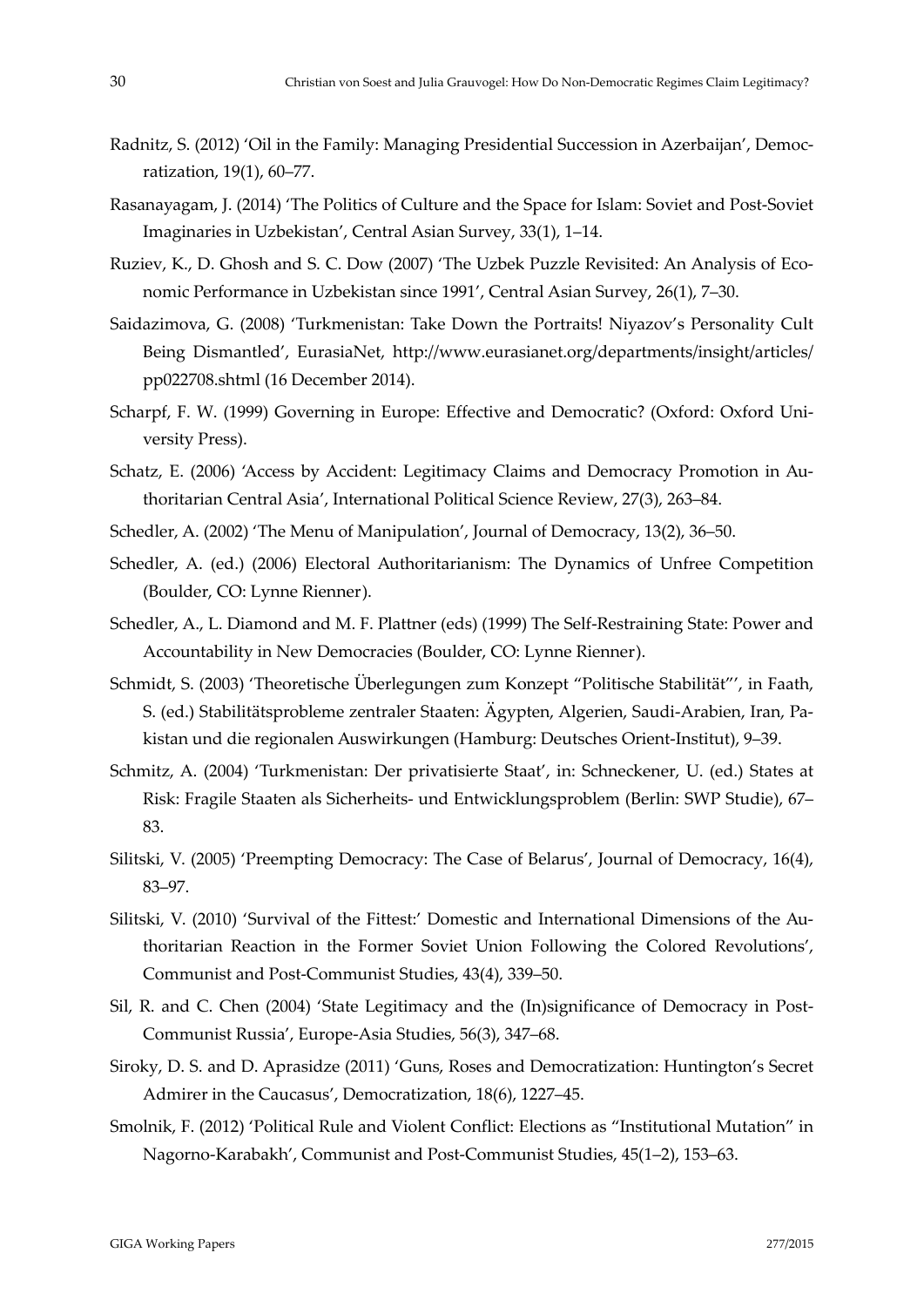- Taylor, B. D. (2011) State Building in Putin's Russia: Policing and Coercion after Communism (New York, NY: Cambridge University Press).
- Thompson, M.R. (2001) 'Whatever Happened to 'Asian Values'?', Journal of Democracy, 12(4), 154–165.
- Timm, C. (2015) 'Legitimacy and State‐Led Economic Policy in Georgia', in Brusis, M., J. Ahrens and M. Schulze Wessel (eds) Politics and Legitimacy in Post‐Soviet Eurasia (Lon‐ don: Palgrave Macmillan) (forthcoming).
- Ulfelder, J. and M. Lustik (2007) 'Modelling Transitions to and from Democracy', Democrati‐ zation, 14(3), 351–87.
- Wahman, M., J. Teorell and A. Hadenius (2013) 'Authoritarian Regime Types Revisited: Up‐ dated Data in Comparative Perspective', Contemporary Politics, 19(1), 19–34.
- Way, L. A. (2005) 'Authoritarian State Building and the Sources of Regime Competitiveness in the Fourth Wave: The Cases of Belarus, Moldova, Russia, and Ukraine', World Politics, 57(2), 231–61.
- Weber, M. (1968) 'Freiheit und Zwang in der Rechtsgemeinschaft', in: Weber, M. Soziologie Weltgeschichtliche Analysen – Politik (Stuttgart: Alfred Kröner), 76–79.
- Weber, M. (1980) Wirtschaft und Gesellschaft (Tübingen: Mohr Siebeck).
- Weber, M. (2004) The Vocation Lectures (Indianapolis, IN: Hackett Publishing).
- Welt, C. and I. Bremmer (1997) 'Armenia's New Autocrats', Journal of Democracy, 8(3), 77–91.
- Wilson, A. (2012) Belarus: The Last European Dictatorship (New Haven, CT: Yale University Press).
- Wintrobe, R. (1998) The Political Economy of Dictatorship (New York, NY: Cambridge Uni‐ versity Press).
- Yan, J. (2014) 'A Rock and a Hard Place: Azerbaijan's Precarious Foreign Policy Position', For‐ eign Affairs, http://www.foreignaffairs.com/articles/141993/james‐yan/a‐rock‐and‐a‐hard‐ place (3 March 2015).